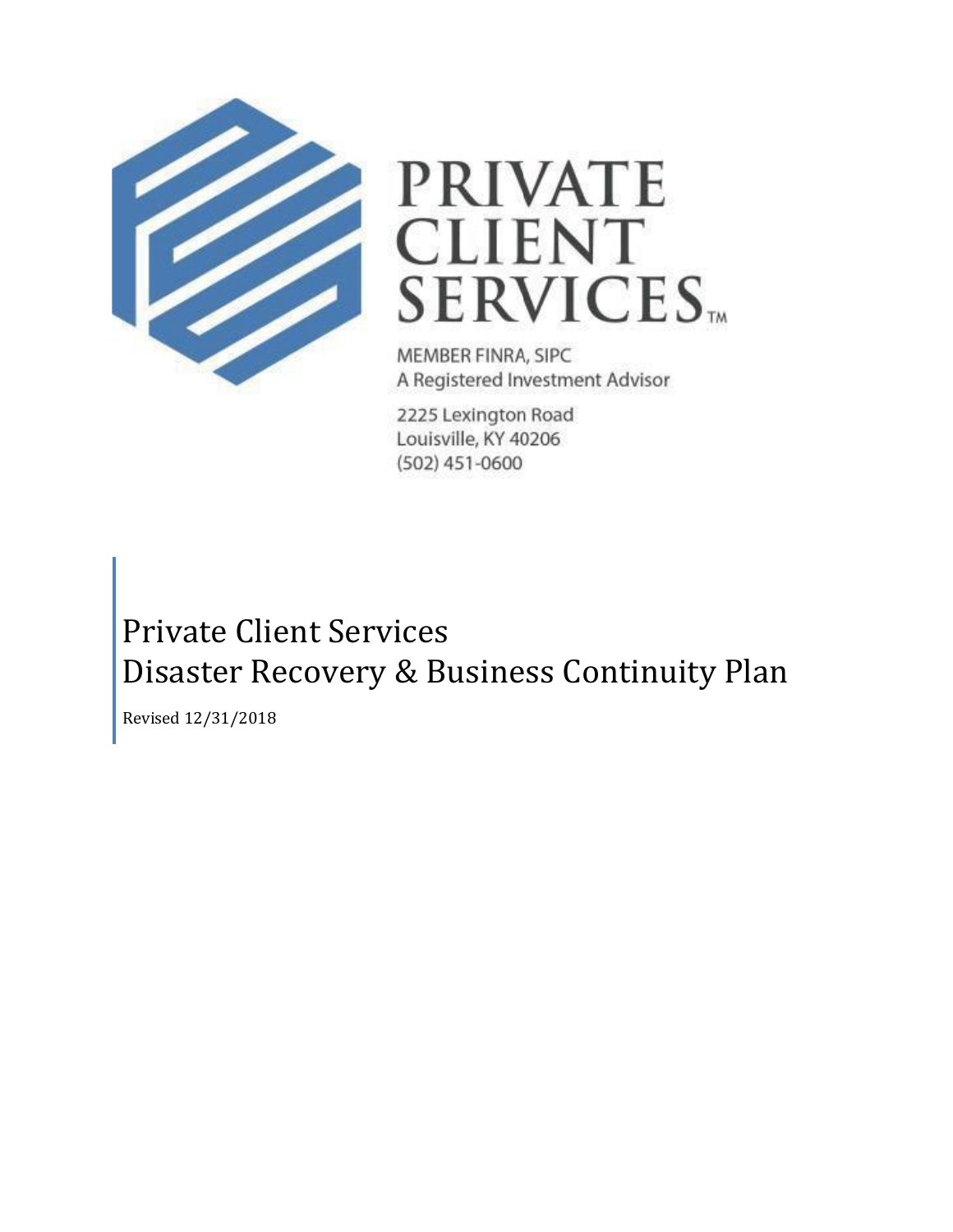# **Table of Contents:**

| Introduction                                      | Page 3  |
|---------------------------------------------------|---------|
| Plan Approval, Location & Access                  | Page 4  |
| <b>Policy on Significant Business Disruptions</b> | Page 5  |
| <b>Emergency Contact Persons</b>                  | Page 6  |
| Home Office & Alternate Locations                 | Page 7  |
| <b>Clearing Firm</b>                              | Page 8  |
| Data Back-Up & Recovery                           | Page 9  |
| Financial & Operational Assessments               | Page 10 |
| Occurrence/Anticipation of an SBD                 | Page 11 |
| Handling an SBD                                   | Page 13 |
| Communications                                    | Page 15 |
| Critical Business Constituents & Vendors          | Page 17 |
| <b>Updates &amp; Review</b>                       | Page 23 |
| <b>Senior Management Approval</b>                 | Page 24 |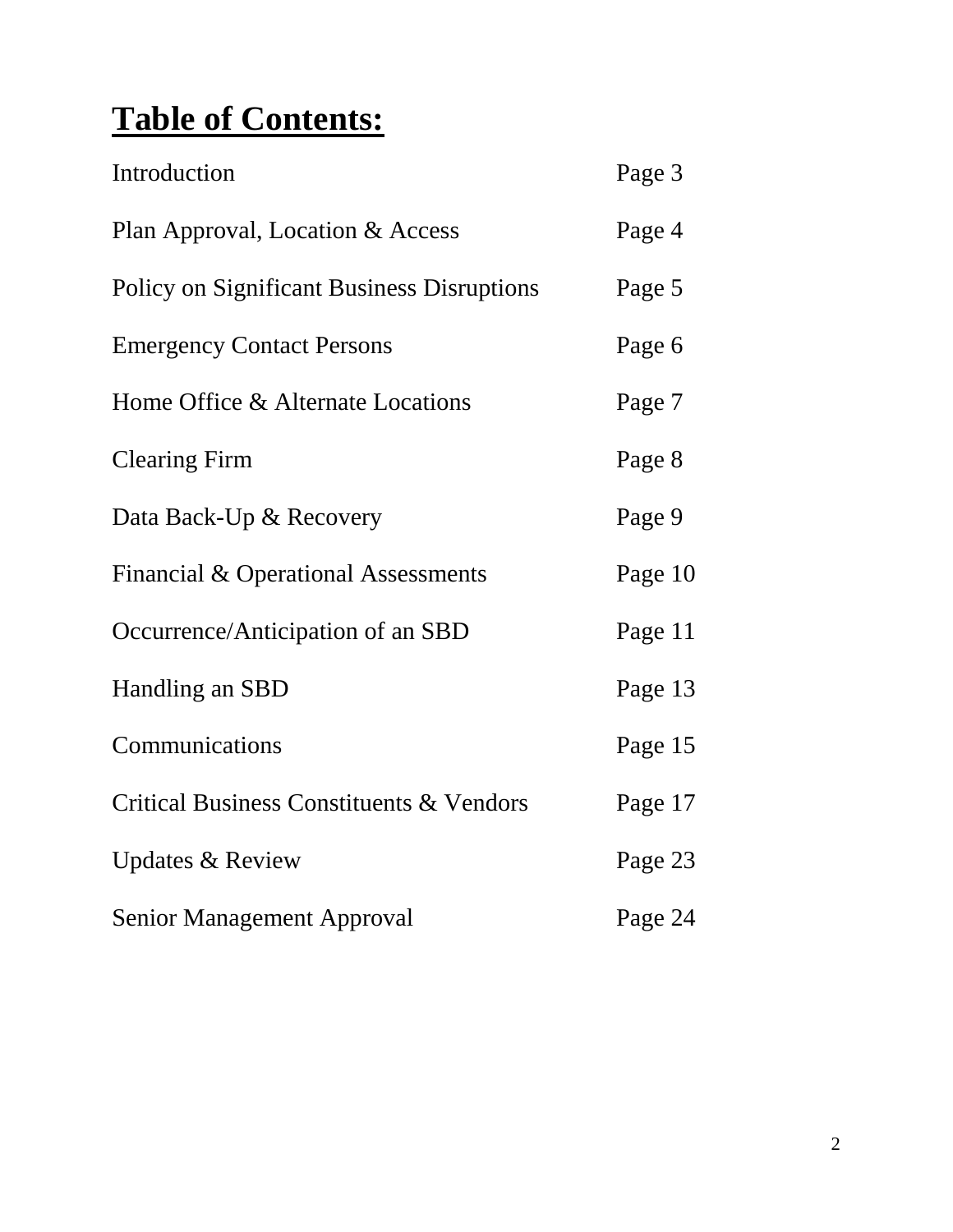## **Private Client Services, LLC Disaster Recovery and Business Continuity Plan**

### **Introduction:**

Private Client Services, LLC is a FINRA member firm and SEC Registered Investment Advisor. PCS conducts business as an introducing firm to Pershing, LLC and does not perform any type of clearing function for itself of others. PCS does direct business with product manufacturers such as mutual fund companies and insurance companies. PCS also conducts business with third party asset managers ("TPAMs").

Private Client Services, LLC (hereinafter, "PCS") recognizes its corporate responsibility to customers, employees and stakeholders to manage its business in a way as to be prepared for disruptions which from time to time occur due to unexpected events including natural disasters of both small and large proportion. Preparing for the unexpected is good business and facilitates the return to normalcy following such an event.

As part of its duty to clients, and in accordance to FINRA Rule 4370 (Business Continuity Plans and Contact Persons), PCS has adopted this Disaster Recovery and Business Continuity Plan (hereinafter, the "Plan") to help provide for the firm's recovery from an emergency or disaster and the resumption of business operations in as short a period of time as possible. These policies and procedures are, to the extent practicable, designed to address those specific types of disasters that PCS might reasonably face given its business and location. Private Client Services, LLC provides FINRA with the contact information for emergency persons and maintains this information with the regulator, updating it with any material changes.

PCS' Disaster Recovery and Business Continuity Plan enables both PCS home office (OSJ) personnel and affiliated Registered Representatives and Investment Advisor Representatives to fulfill all responsibilities for managing client assets and conducting business in an effective manner in the event of Significant Business Disruption or qualifying situation.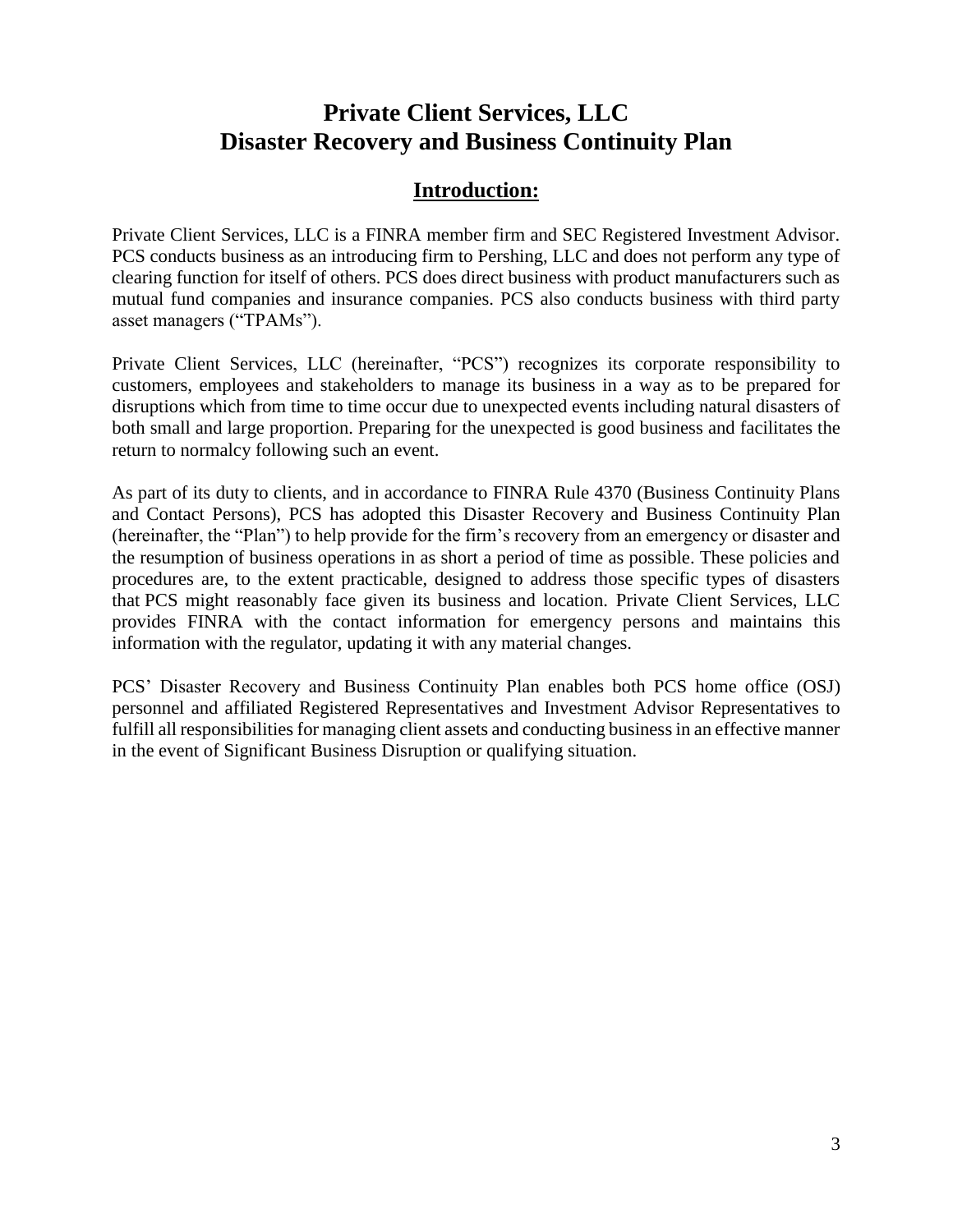### **Plan Approval, Location and Access**

Ernest A. Sampson, CEO and Registered Principal, is responsible for approving the Business Continuity Plan and for conducting the required annual review of the Plan.

PCS maintains copies of the Plan, its annual reviews, and the changes which have periodically been made to it for inspection. An electronic summary of our Plan is posted on our website: www.pcsbd.net and a full electronic copy is maintained on our file server.

Additionally, a summary of the plan is provided to clients at the time of account opening and is available upon written request. In addition, the Plan has been distributed to our Emergency Contact Persons and Secondary Emergency Contact Personnel with the understanding that they will maintain the Plan off-site at their personal residences.

Finally, the Plan has been distributed to each home office employee with the understanding that they will maintain the Plan off-site at their personal residences.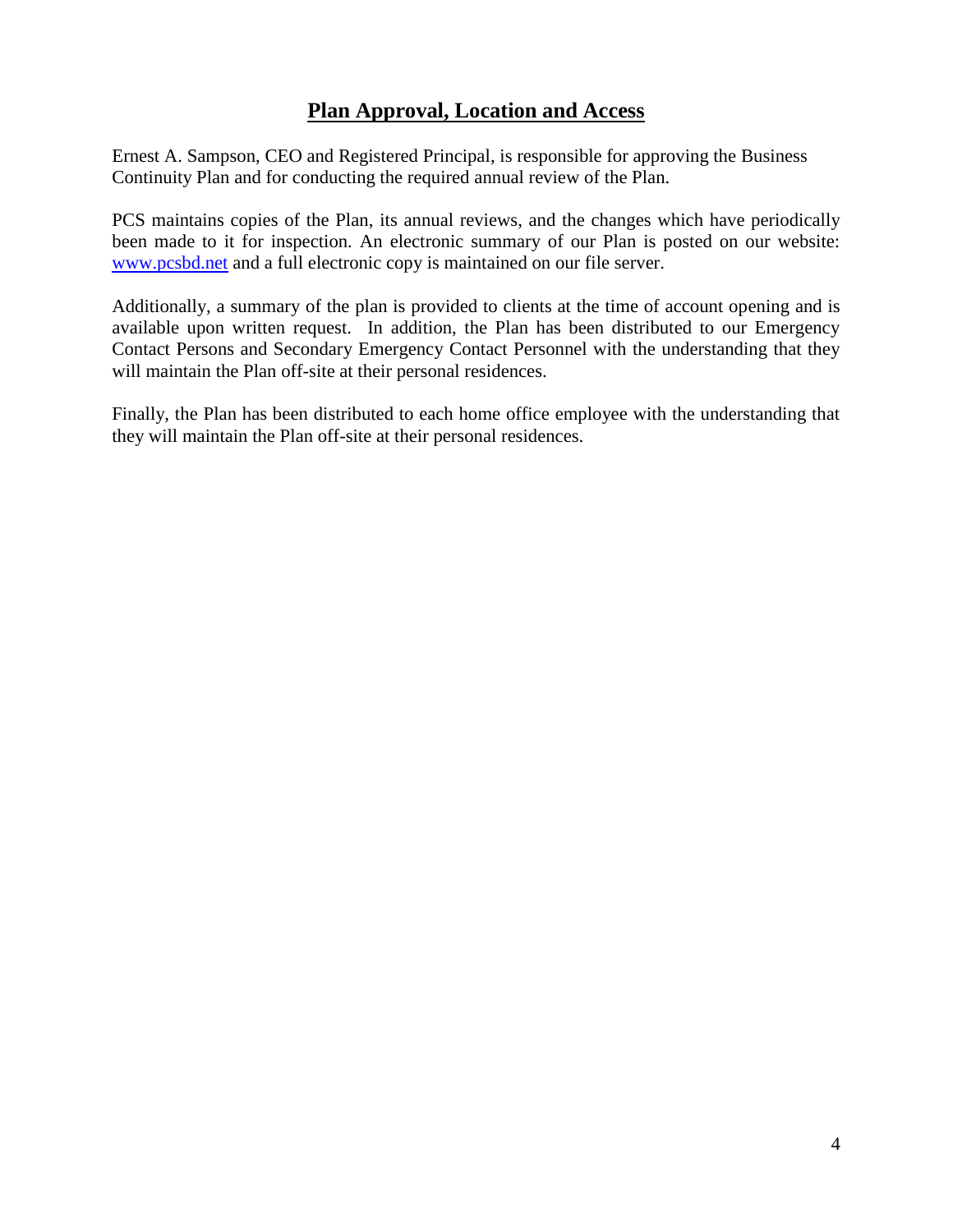### **Private Client Services' Policy on Significant Business Disruptions**

Private Client Services' policy is to respond to any Significant Business Disruption ("SBD") by safeguarding employees' lives and firm property, making financial and operational assessments to determine the best course of action, quickly recovering and resuming operations, protecting all Firm books and records, and enabling our customers to maintain access to funds and securities.

### **Significant Business Disruption (SBD)**

PCS has identified two types of SBDs: internal and external. The nature of the disruption determines whether the Business Continuity Plan is implemented in its entirety or on a partial basis.

Internal SBDs affect only PCS's ability to communicate and conduct business from our Home Office location. Examples of such a disruption include a fire or other significant damage to our building which may render the structure uninhabitable and diminish capabilities to operate from our primary location.

External SBDs prevent either the operation of the securities markets collectively or multiple businesses. Examples of such a disruption include terrorist attack or other wide-scale regional or national disruption. Firm response to an external SBD relies more heavily on outside organizational systems.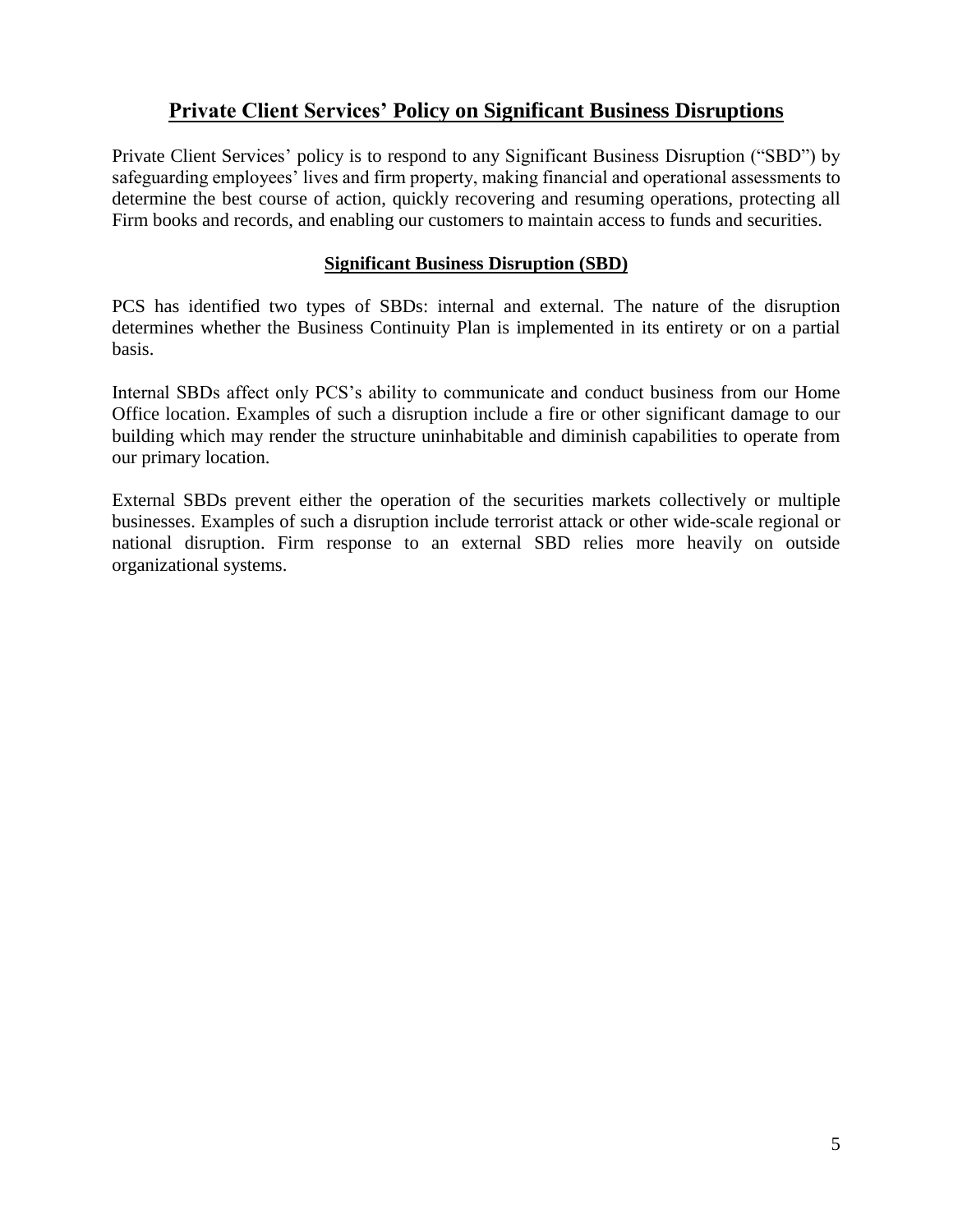### **Emergency Contact Persons**

Private Client Services, LLC has designated the following personnel as Emergency Contact Persons in the event of a Significant Business Disruption or qualifying situation:

| <b>Primary Contacts</b> |                                     |                         |
|-------------------------|-------------------------------------|-------------------------|
| <b>Ernest Sampson</b>   | CEO & Registered Principal          | Cell # $-502-417-5856$  |
| Ryan Armock             | <b>Chief Operations Officer</b>     | Cell # $-$ 920-205-6505 |
| Mary Wescott            | <b>Chief Administrative Officer</b> | Cell # $-502-744-0712$  |
| John Taylor-Jones       | <b>Chief Compliance Officer</b>     | Cell # - 502-554-8937   |

*Emergency Contact information will be promptly updated, when necessary. Contact information is reviewed within 17 business days of the end of each calendar year and a written record of the review is maintained.* 

Ernest A. Sampson, Ryan Armock, Mary Wescott, and John Taylor-Jones have the authority to execute the Plan. In the event the Plan is activated, Emergency Contact Persons will designate others to assist in the event of an emergency as needed.

The Emergency Contact Persons will oversee the entire recovery process from any identified SBD; these individuals are the first ones responsible for taking action in the event of a disaster. This group will evaluate the SBD and will determine the necessary steps to get Private Client Services back to business as usual.

### **Responsibilities of Emergency Contact Persons:**

- Set the Business Continuity Plan into motion after an SBD has been identified.
- Determine the magnitude and class of the incident.
- Determine what systems and processes have been affected by the SBD.
- Identify a communication plan to the appropriate regulators, vendors, employees, registered representatives, clients, etc.
- Determine the first steps to be taken to implement the continuity plan.
- Get the secondary site ready to support restoration of business activities.
- Ensure the secondary site is operational and secure.
- Create a detailed report of all steps undertaken during the SBD.
- Determine when the SBD is over and normal operations can resume.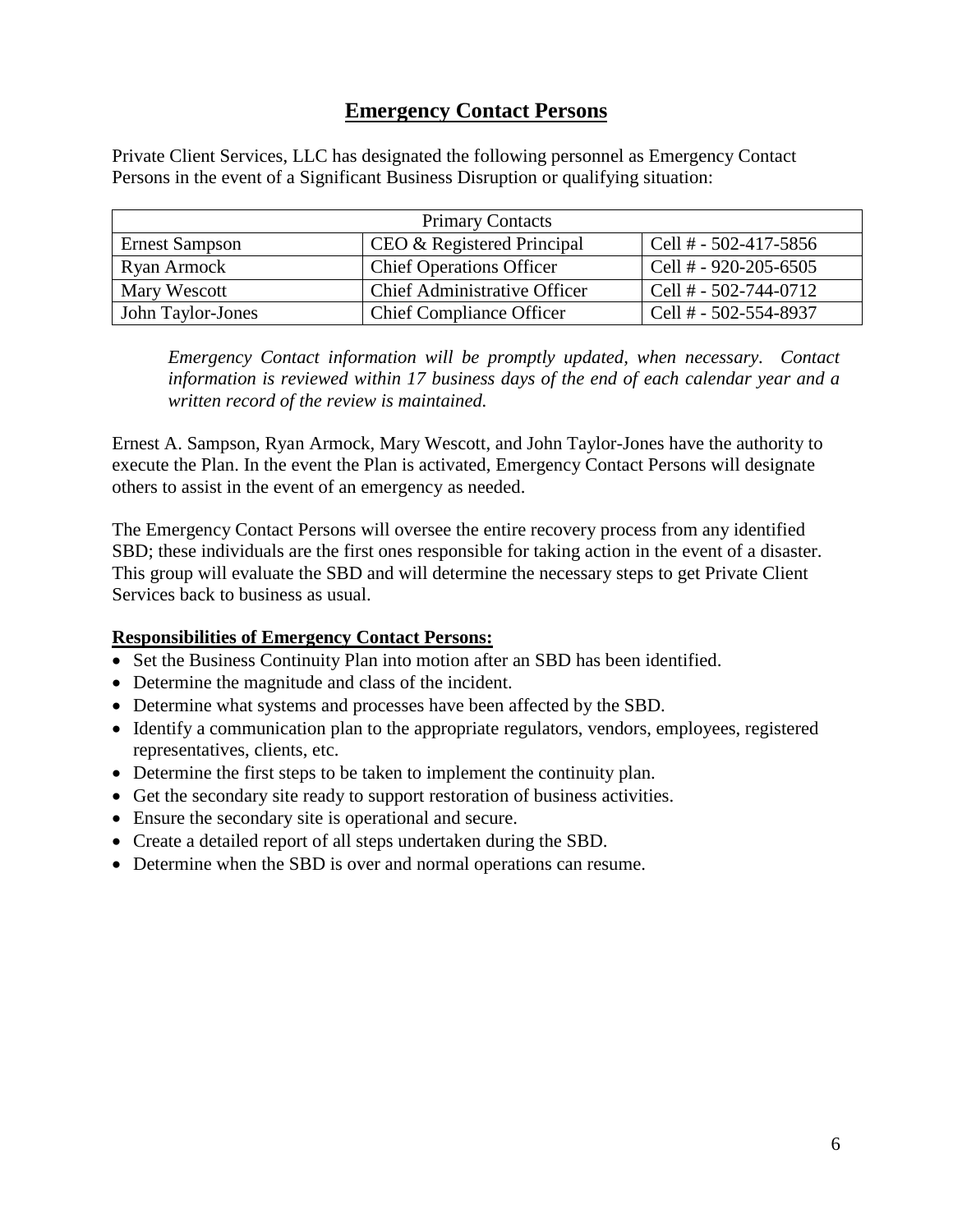### **Home Office Location of Private Client Services, LLC**

Private Client Services, LLC corporate headquarters (Home Office) is located at 2225 Lexington Road, Louisville, Kentucky 40206. The main phone numbers are 502-451-0600 and 800-966- 9347. Our fax number is 502-473-1721 and our website is www.pcsbd.net . In April of 2018, as an essential part of the Disaster Recovery and Business Continuity Plan, PCS opened an Operations and Services Center located in Appleton Wisconsin.

Approximately 40 individuals including home office employees, registered representatives and investment advisor representatives work from the Louisville location and 15 Appleton Operations and Services Center employees work in the Appleton location. The Home Office and Appleton locations are each identified as being operationally critical locations. PCS conducts business with Pershing, LLC (our clearing firm), customers, product manufacturers, TPAMs, RRs, IARs, regulatory agencies, and a variety of vendors including bank, technology and communication companies from this location.

Communications with our business partners is critical; if PCS in an unlikely event is unable to operate simultaneously from both locations, alternative work sites will be designated. If one site is affected and employee transportation to the other site is necessary but also adversely affected by a Significant Business Disruption, communications will be conducted by land line phone, cell phone or e-mail to the extent each method is available. The designated Emergency Contact Persons will identify the most expedient remaining means of communication and will notify employees of the alternative communication system to be used.

## **Appleton Wisconsin Operations and Services Center Location**

Private Client Services has designated the Appleton Operations and Services Center as the primary alternate location from which to restore normal business operations for the Louisville Home Office and visa-versa for the Appleton facility. If the expected duration of the disruption or inaccessibility of PCS's offices is longer than a month, Ernest Sampson will determine more permanent alternative locations. On a temporary basis if both locations are simultaneously determined to be disaster locations and unavailable for use, the address below has been designated as a temporary command center to reestablish business functionality.

The present locations have sufficient technology equipment and capacity, as well as parking space for employee vehicles and kitchen and bathroom facilities.

Dependent on job responsibilities and technology availability, some employees may work remotely for a specified time period at his/her residence. Due to PCS's size of essential staff, this determination will be made and communicated to each employee at the appropriate time based on the particular circumstances.

Address: 5813 Glen Park Road Louisville, KY 40222 Phone # 502-417-5856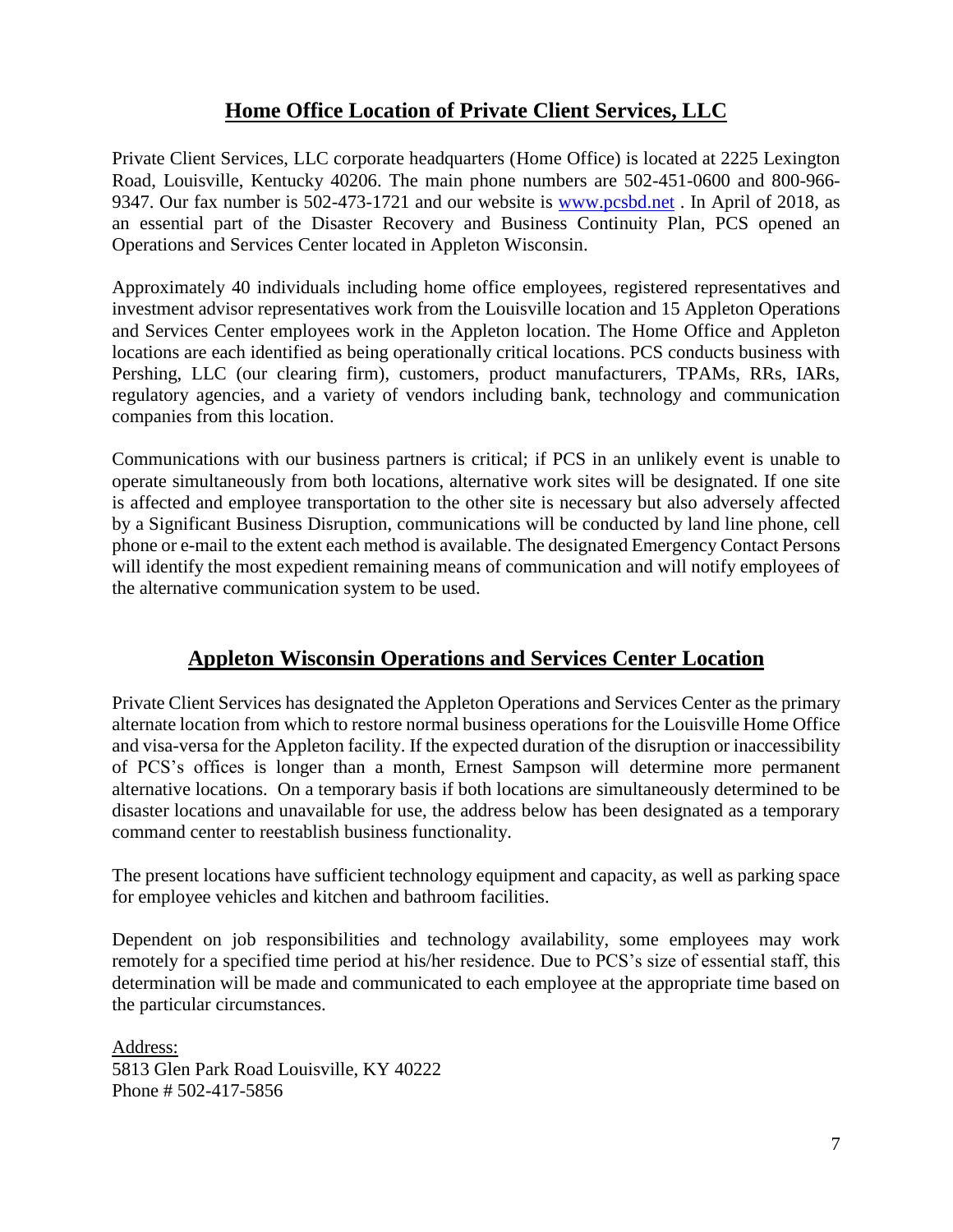### **Private Client Services LLC's Clearing Firm**

PCS clears through Pershing, LLC a subsidiary of Bank of New York Mellon. Private Client Services is an introducing firm and does not perform any type of clearing function for itself or others. Further, PCS does not hold customer funds or securities. PCS does accept and enter orders with all transactions sent to Pershing, LLC for execution.

Key Pershing Contacts:

- Paul Lewandowski Office: 201-413-2223 Fax: 866-355-5570 Email: plewandowski@pershing.com
- Pershing Trade Desk 1-800-225-4830
- DBS 1-800-635-9881

Pershing, LLC is responsible for the execution, comparison, allocation, clearance and settlement of securities transactions, maintenance of customer accounts, access to customer accounts and the delivery of funds and securities.

Pershing, LLC maintains a business continuity plan and the capacity to execute that plan. In the event our clearing firm executes its plan, it represents that it will notify us of such execution. If PCS reasonably determines that our clearing firm has not or cannot put its plan in place quickly enough to meet the Firm's needs or is otherwise unable to provide access to clearing services, Pershing represents that it will assist us in seeking services from an alternative source.

Pershing, LLC has confirmed the effectiveness of its back-up arrangements to recover from a wide scale disruption by testing, and it has confirmed that it tests its back-up arrangements every periodically.

### **Customer Access to Funds and Securities**

Custody of customers' funds or securities is maintained at Pershing, LLC, product manufacturers and TPAMs.

In the event of an internal or external SBD:

- If telephone service is available, our registered persons will take customer orders or instructions and contact our clearing firm, product manufacturers and TPAMs on their behalf, and;
- If our website is available, PCS will post instructions on how customers may access their funds and securities by contacting these parties directly.

In the event a Significant Business Disruption would require SIPC liquidation of PCS' business, designated personnel will work with the SIPC-appointed trustee to wind down PCS Operations and transfer client's funds & securities.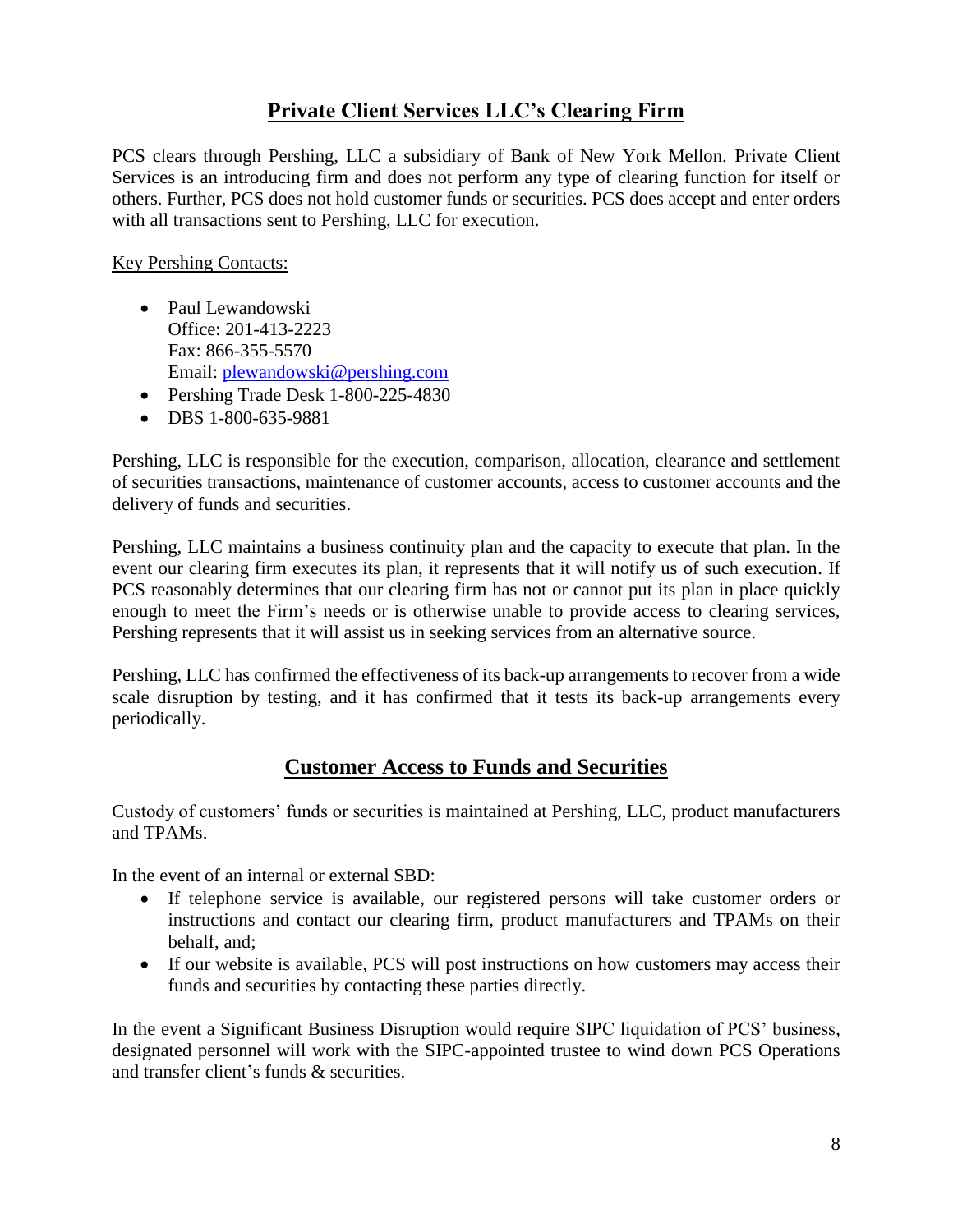### **Data Back-Up and Recovery (Hard and Electronic)**

Private Client Services, LLC maintains its primary hard copy books and records at its home office location and stores all records off-site electronically on via the hosted cloud-based solution, Microsoft Office 365, business and enterprise edition. All data on PCS hard drives are backed up daily and stored electronically.

Additionally, Pershing, LLC maintains a complete list of all customer names, addresses, phone numbers, etc. This includes customer data on business held at Pershing, LLC, as well as business held with other product manufacturers and TPAMs. PCS evidences Pershing and Peak 10 Data Solutions' maintenance of these records and their compliance with regulatory standards.

In the event PCS hard copy records are damaged or inaccessible due to a SBD following an emergency, it may be possible to safely retrieve and transport PCS's server and hardware systems containing all electronically-stored data to the alternate site for restoration of business operations. In the initial stages of the disruption, Ernest Sampson will make the determination regarding the physical possibility and practicality of this course of action or whether a complete back-up to the alternate system is warranted.

PCS maintains appropriate equipment at the alternative site including computers, fax, and duplicating and scanning machines, as well as emergency generators in order to meet business needs on an interim basis. Additionally, all PCS Home Office personnel are being outfitted with laptop computers through a phased-integration approach for portability and business-sustainability purposes.

The Emergency Contact Team is responsible for ensuring that sufficient computer and laptoprelated supplies including cables, wireless cards, and mice are available and ready for use if needed, as well as for ensuring that all spare technology has the appropriate software and patches installed.

The Emergency Contact Team has additional technology support available through a contracted external technology vendor, Advanced Business Solutions.

Contact Information for Advanced Business Solutions:

Advanced Business Solutions 2908 Brownsboro Road Louisville, KY 40206 502-896-2557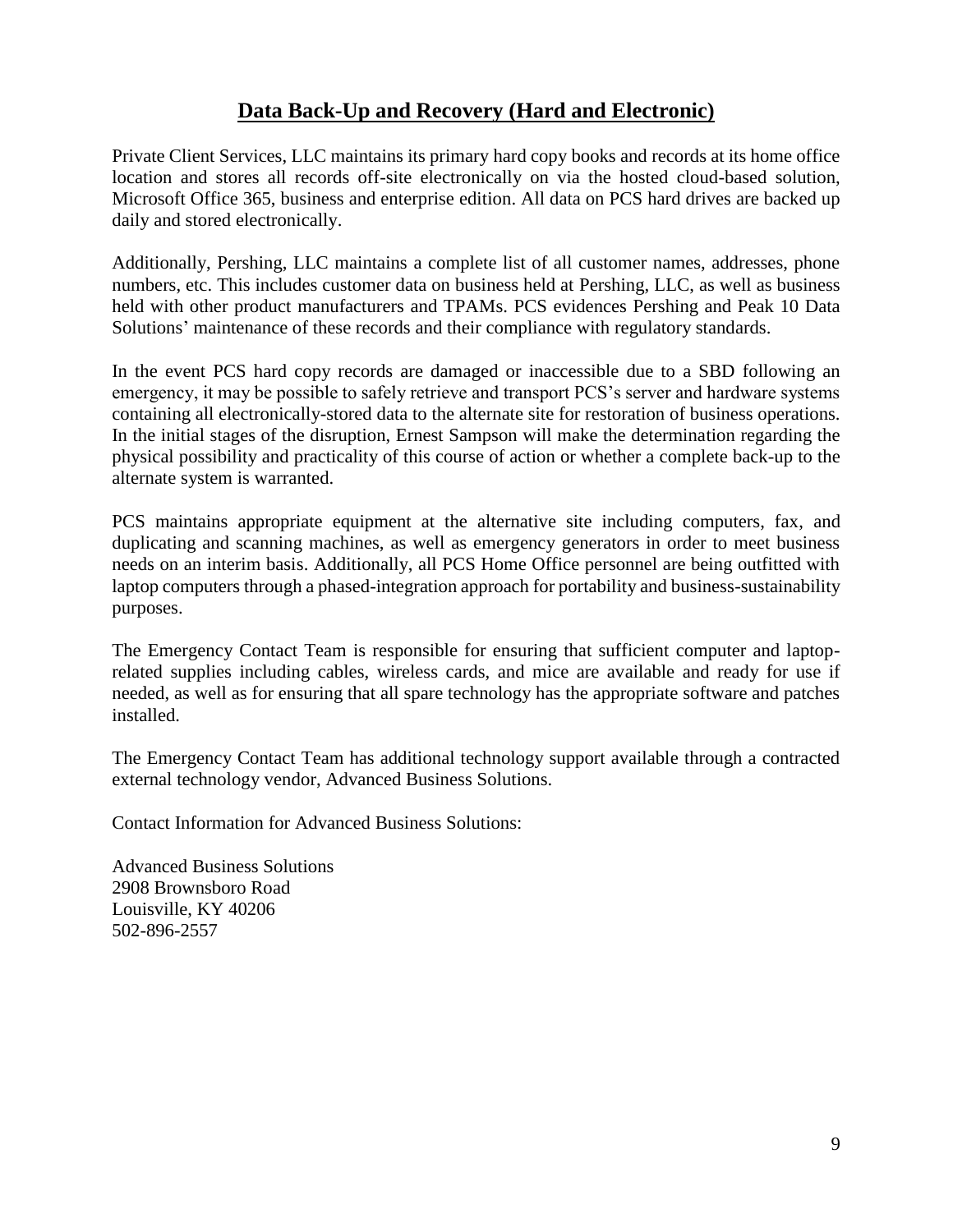### **Financial and Operational Assessments**

In the event of an SBD, Emergency Contact Personnel will immediately identify what means are available to communicate with customers, employees, critical business constituents, bank, critical counter-parties, representatives, law enforcement personnel, disaster first responders and regulators.

Means of communication may include internet, telephone voice mail, secure email, cell phones, land lines, and any other medium as appropriate. In addition, we will retrieve our key activity records as described in this Plan.

The Financial and Operational Assessment may be be conducted by Ernest A. Sampson, Mary Wescott, or John Taylor-Jones singularly or jointly as the SBD determines.

### **Financial and Credit Risk**

In the event of a SBD, PCS will determine the value and liquidity of its investments and other assets to evaluate the Firm's ability to continue to fund our operations and remain in capital compliance.

PCS will contact Pershing, the banks and any other affected parties to apprise them of the Firm's financial situation if warranted. In the event of a capital deficiency that cannot be remediated, PCS will file any required notifications with appropriate regulators.

### **Banks**

PCS has verified that our banks may have the capacity to continue to provide banking services to PCS and extend a line of credit in the event of an internal or external SBD. PCS maintains its operating account at JP Morgan Chase located at: Jefferson Street, Louisville, Kentucky 40202. Contact Person: Chris Carter 502-566-3948 Christopher.a.carter@chase.com. The account for NSCC deposits is with Community Bank.

The Emergency Contact Team is responsible for contacting PCS' banking partners to obtain any materials such as checks or bank books that could need to be replaced as a result of an SBD. They are also responsible for communications with creditors to arrange extensions of scheduled payments if needed.

PCS has steps in place to ensure there is sufficient cash on-hand or accessible to handle smallscale expenses caused by an SBD and has identified Stock Yard Bank and Trust as the financial institution to go to in the event sufficient credit would be unavailable or accessible to deal with large-scale expenses caused by a disaster.

Private Client Services has outsourced its payroll processing to ensure that payroll occurs and employees are paid as normally as possible, where possible.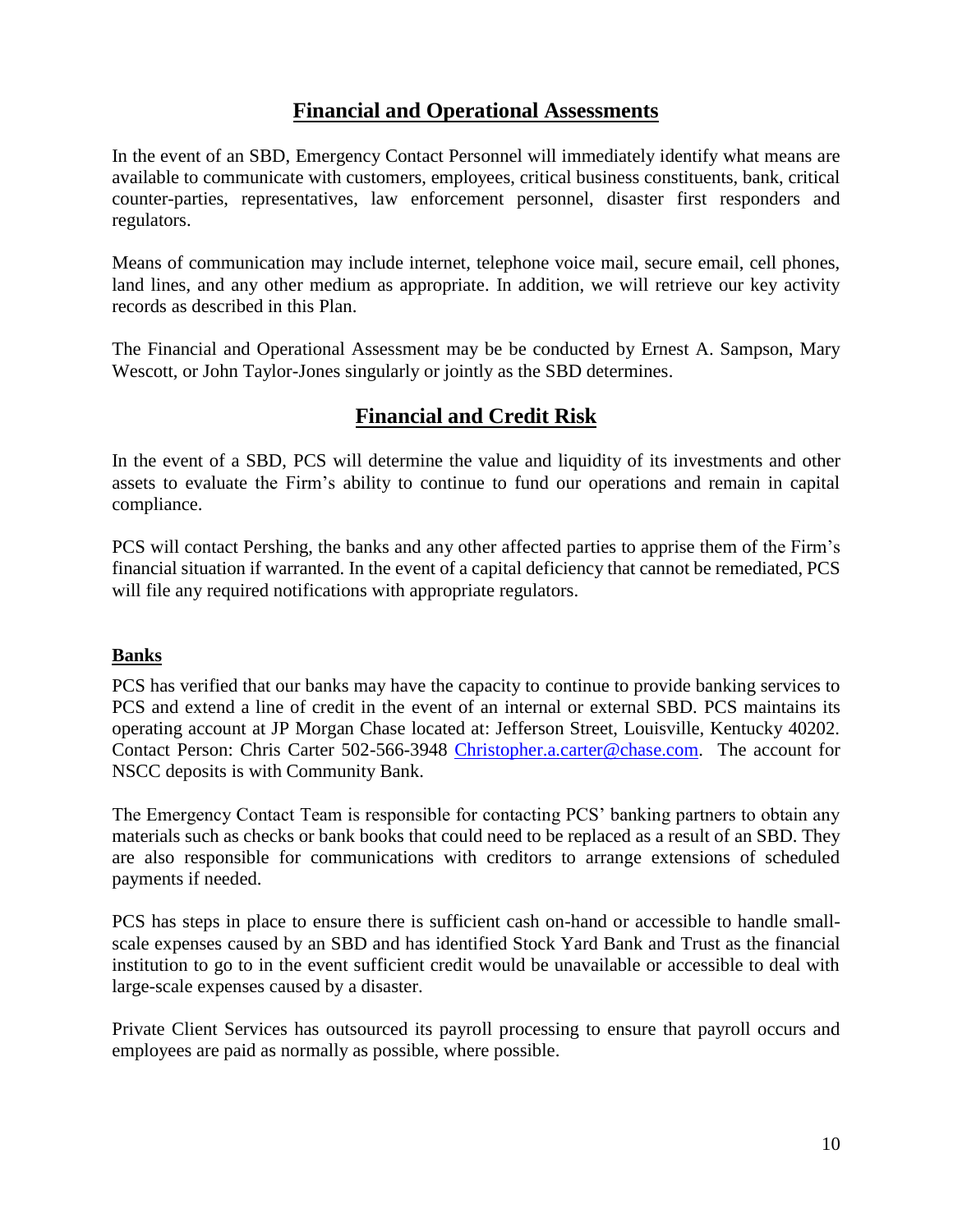### **Occurrence/Anticipation of a Significant Business Disruption**

#### **Emergency Occurring During Office Hours:**

In the event of an emergency during office hours, an assessment will be made as to the need to involve law enforcement or emergency first responders, and if so, an Emergency Contact person will be responsible for calling 911. (See Example 1 for Emergency Action Plan Checklist)

The next appropriate course of action will depend on the nature of the emergency. If evacuation of the building(s) is necessary, personnel will be instructed to gather their belongings if time safely permits and promptly exit the building. Personnel should, at all times, follow the instructions of emergency responders. If a building evacuation is necessary, all personnel are to meet at the designated area indicated below if it is safe to do so.

Designated Louisville Meeting Area: 5813 Glen Park Road Louisville, Kentucky 40222

Designated Appleton Meeting Area: 1160 West Cecil Street Neenah, Wisconsin 54956

### **After-Business Hours Disruption: Discovery and Notification of Personnel**

In the event of an SBD occurring after business hours, Emergency Contact Persons will identify a plan of action and contact each person identified on the PCS Organizational Chart with instructions on how PCS plans to handle the SBD.

### **Responsibilities in the event of an SBD**

Emergency Contact Persons are responsible for the following during a SBD:

- Designating and arranging for the alternative physical business location in the event of a SBD for mission critical persons to meet and to continue business and or to coordinate the repair of the home office facilities to make them mission critical prepared and functional.
- Determining and assessing back-up systems and/or recovery plans for key data and coordinate this with our technology vendor, Advanced Business Solutions or other IT professionals as needed.
- Assessing and determining the business equipment and technology resource needs of the alternative physical business location and arrange for them
- Determining which vendors and mission critical service providers need to be contacted and will arrange for their contact.
- Developing the BCP, conducting periodic and actual testing and training of mission critical personnel and therefore will assess the execution of the Plan and determine if personnel are fulfilling their responsibilities and if not take corrective actions to ensure compliance with the BCP.
- Documenting computer back-up procedures, i.e., frequency, procedure, person(s) responsible, for designating back-up storage location(s) and persons responsible to maintain back-up data in separate locations.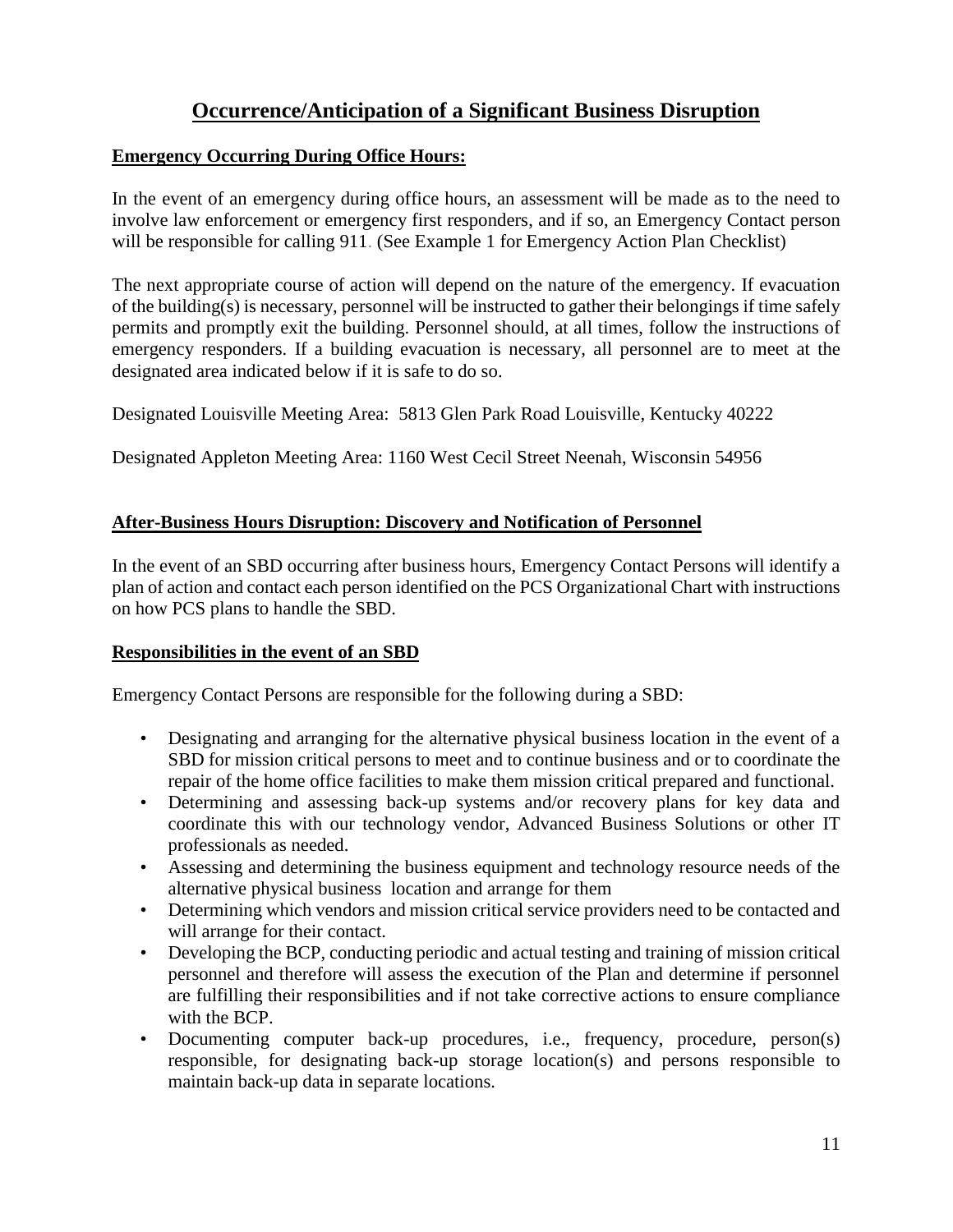- Establishing back-up telephone/communication system for clients, personnel and others to contact the firm and for the firm to contact clients.
	- Assess or participate in the assessment of any physical damage to the primary facility (Home Office location) and ensure that measures are taken to prevent further damage, if applicable.
	- Work with insurance company in the event of damage, destruction or losses if applicable.
	- Work with the technology vendor(s) to assess damage specific to network infrastructure and for provisioning data and voice network connectivity and any telephone connections if needed.
	- Prioritize the recovery of services in the manner and order that has the least business impact if multiple network services are impacted.
	- Ensure that network services work at the alternate worksite location.
	- Maintain lists of all essential supplies that may be required in the event of an SBD.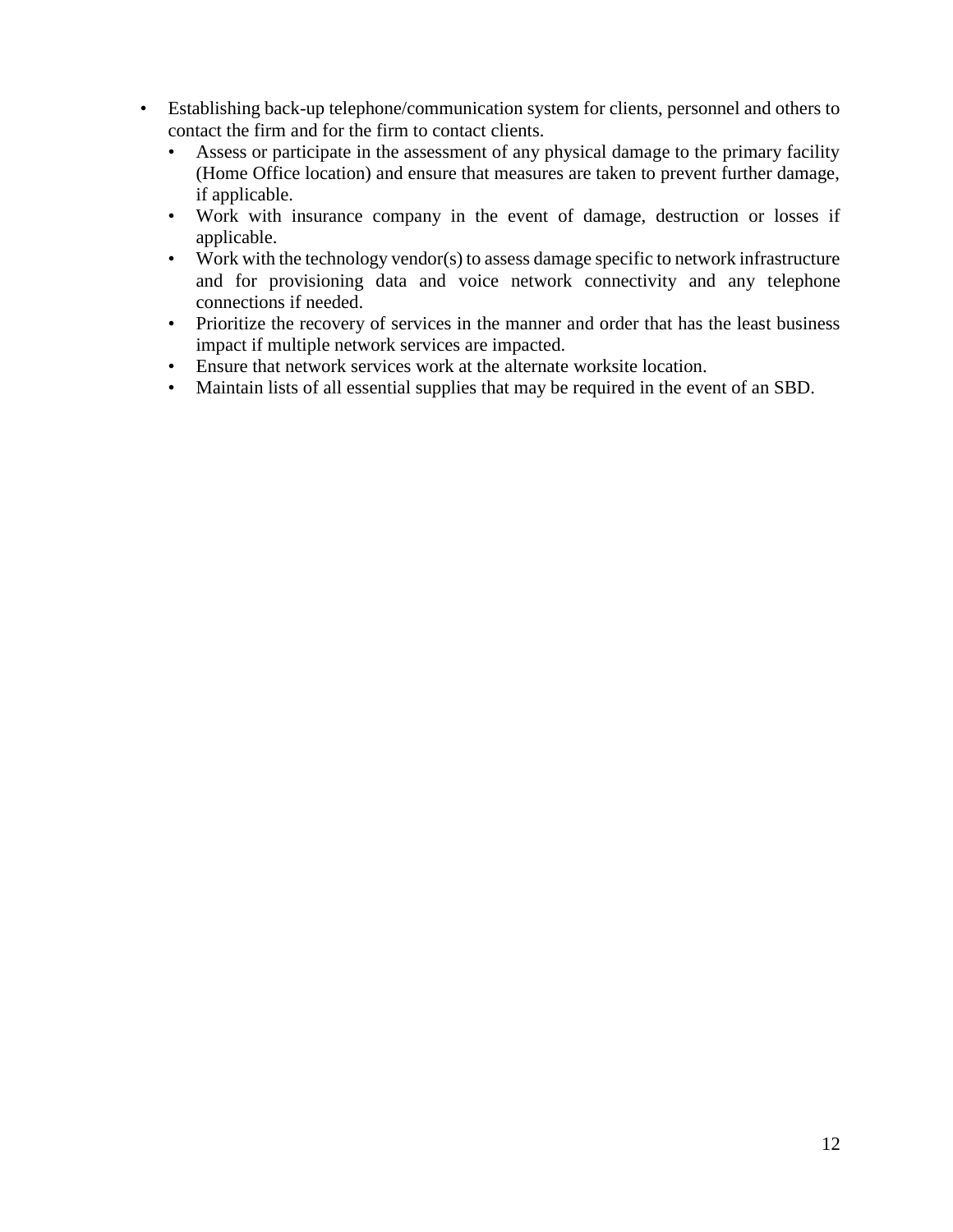### **Handling a Significant Business Disruption Sample Timeline of Tasks and Potential Actions**

Throughout any emergency and business disruption, PCS reminds each employee to be mindful of the Firm's duty to its clients both when evaluating the situation and when determining an appropriate course of action.

### **0 – 2 hours: Discovery and assessment**

- Did the SBD occur during business hours and require emergency personnel?
	- o If yes, call 911
- Is evacuation necessary? Does remaining in the building pose a threat to the safety of employees?
	- $\circ$  If, yes, evacuate building and meet at safe, designated location outside building ALWAYS FOLLOW INSTRUCTIONS OF EMERGENCY PERSONNEL
	- o If safety permits, secure all confidential client information prior to evacuation.
	- o Conduct a roll call at designated location to ensure the health and safety of all employees.
- Attempt to assess estimated amount of time before possible resumption on-site. If more than a day, determine whether or not to initiate a set-up of alternate site.
- If safety does not demand evacuation of building, can normal operations resume?
	- o If the disruption does not permit the resumption of normal business activities, attempt to assess estimated amount of time before possible resumption on-site.
	- o If less than a day, determine whether or not to dismiss employees for a number of hours.
	- o If more than a day, determine whether or not to initiate a set-up of the firm's alternate location.
- If disruption results from an emergency at a key third-party vendor assess amount of time until restoration by vendor, formulate a work around or determine whether an alternative vendor may fill the gap.
	- o If no, anyone initially discovering situation must notify Emergency Contact Persons immediately.
	- o Does situation preclude safe, normal business operations?
	- o If yes, execute call tree. Inform employees of situation, direct them to avoid principal office and to await further instruction.
	- o If no, attempt to quickly assess estimated amount of time before possible resumption on-site and execute call tree to inform employees of situation and where and when to reconvene.

### **2 – 8 hours into SBD:**

• Initiate Emergency Recovery/Contact Critical Vendors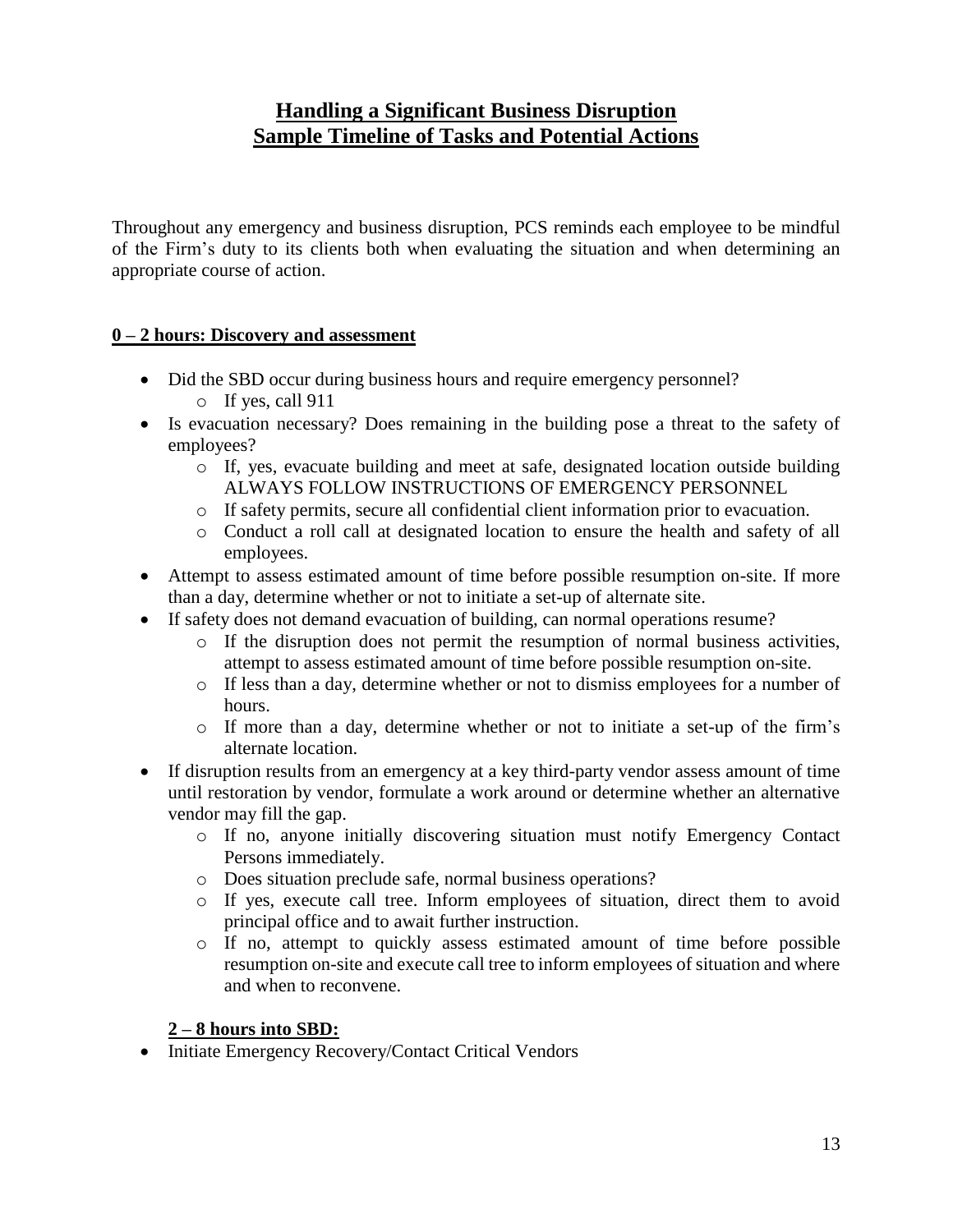- Assess which staff will meet at alternative location and which will work from home. Set a time the following day for a conference call, if possible, or otherwise require each staff member to call in at a set time. Notify staff accordingly.
- Begin to compile list of data lost or otherwise inaccessible.
- If possible, begin to salvage data and files from principal office or make plans for such salvage as soon as safety and the authorities permit.
	- o If necessary, initiate recovery of backed-up data to alternate systems.
- Begin to capture expenses associated with disruption.
	- o If necessary, notify insurance carriers of situation.
- Arrange with authorities and/or landlord to participate in salvage operations and secure confidential information ASAP.
- Notify and brief key vendors on situation, including Pershing, LLC.
	- o Request Pershing, LLC send (fax email or other remaining means) information regarding client issues and transactions.
- If possible and if estimated time of disruption calls for it, consider recording emergency voicemail to provide basic information regarding situation to clients and vendors calling in.
	- o Contact Telephone Company to redirect all calls made to firm's main number to an identified phone number.
- Determine if and what client communication is necessary.
- If possible and if estimated time of disruption calls for it, contact web-host to post a notice to clients on the firm's home page informing them of the situation, how to contact PCS and any other prudent information.
- If possible and if estimated time of disruption calls for it, consider sending an email to all necessary stakeholder informing them of situation and other important information. Senior management will determine the best communication method available.
- Verify that restoration of back-up data was successful and systems are fully operational. If necessary, contact IT vendors for priority assistance. (If disruption is not localized, priority assistance may not be feasible.

Conduct a reconciliation of accounts to verify that holdings match broker-dealer information.

- Assess damage and estimated time until principal office will be accessible and operational. If estimate is more than a month, begin to formulate plan for new principal office or a more-permanent alternate location.
- CCO to review compliance checklist to determine whether any critical filings are required in the near future.
- CCO notify regulators to inform them of situation and new operating location, if necessary.

### **Communications Methods**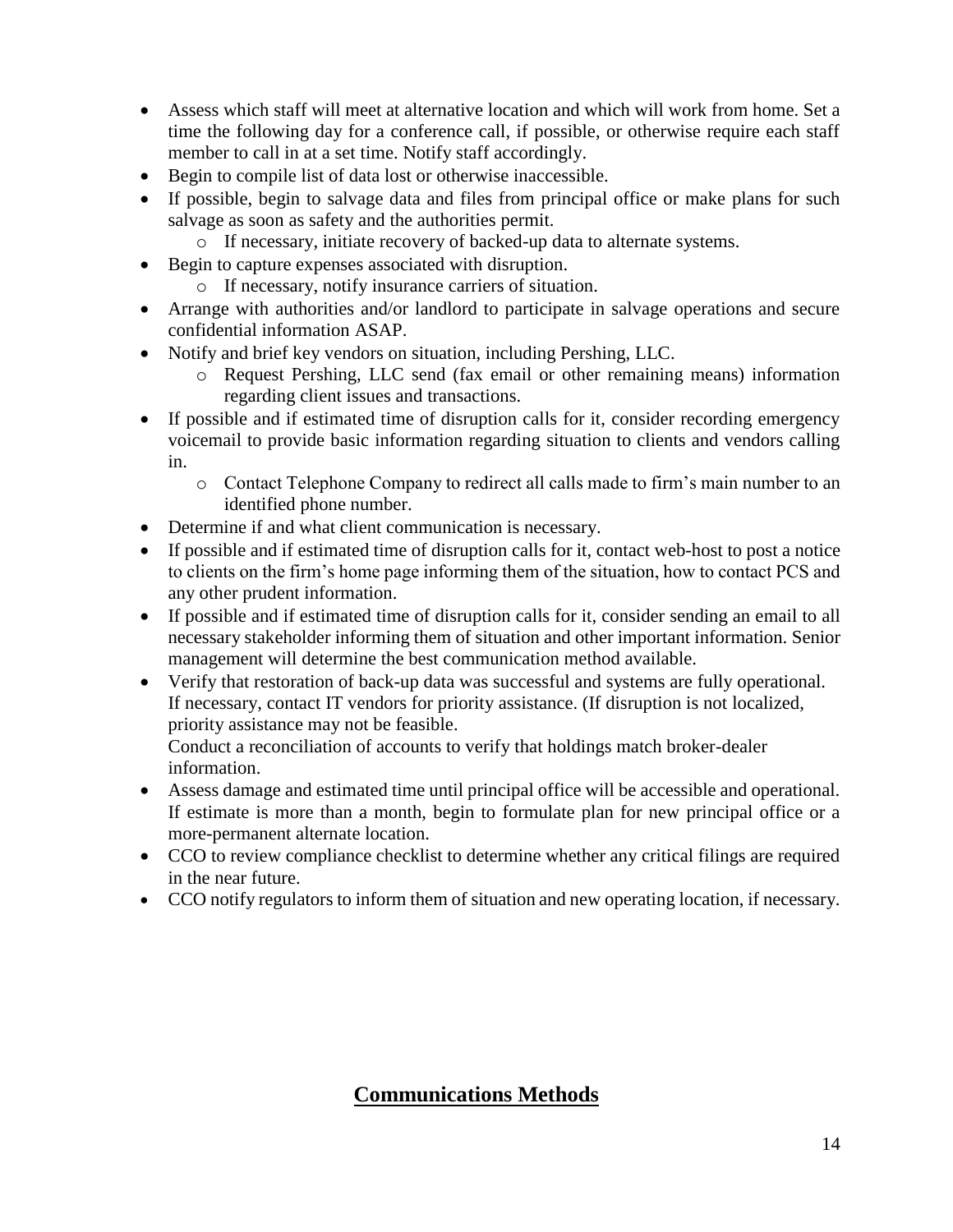### **Communications with Clients:**

In the event of an SBD, PCS will assess which means of communication are still available for use and identify the best available option given the particular situation.

Communications to clients may include anticipated impact on service and orders, any impact on the security of client information, and an anticipated timeline for restoration of normal business practices.

#### **Communications with Employees:**

In the event of an SBD, Emergency Contact Persons or their designees will assess which means of communication are still available for use (written or oral) and identify the best available option given the particular situation. PCS will employ a call tree ( See Addendum 1) so that senior management can reach all employees quickly during an SBD. The call tree includes all staff home and office phone numbers.

Communications to employees may include whether it is safe for them to come into the office, where they should go if they cannot come to the office, which services are available to them and work expectations during the SBD.

#### **Communications with Vendors:**

In the event of an SBD, PCS will assess which means of communication are still available for use and identify the best available option given the particular situation.

Communications to vendors may include adjustments to service requirements, adjustments to delivery locations, adjustments to contact information, and anticipated timelines for restoration of normal business practices.

Vendors identified as being crucial to daily operations will be made aware of an SBD first; all other vendors will be contacted as needed following notification to crucial vendors.

#### **Communications with Regulators:**

PCS is a member of FINRA and is an SEC Registered Investment Advisor. PCS is also regulated by 50 state agencies and or departments of insurance and securities. In the event of an SBD, PCS will assess which means of communication are still available for use and identify the best available option given the particular situation.

Regulatory Reporting: PCS files reports with regulators via hard copies in U.S. mail, as well as via electronic means using fax and email. In the event of an SBD, PCS will work with the SEC, FINRA and other regulators to determine what filing methods are still available and utilize the means closest in speed and form (written or oral) to our previous filing method. In the event that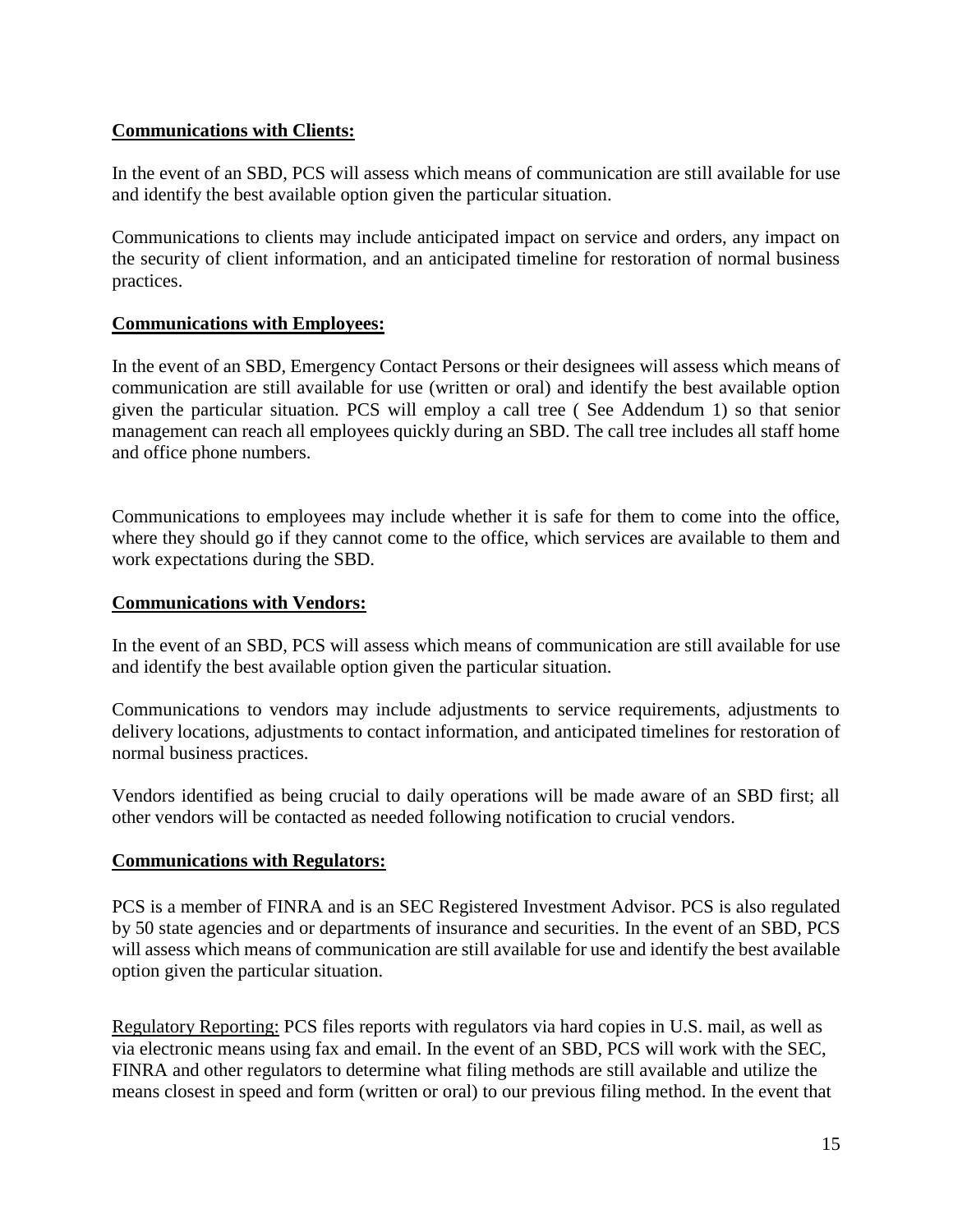PCS cannot contact the regulators, PCS will continue to file required reports using the communication means available.

FINRA Contact: Daniel Opalka 55 W. Monroe Street, Chicago, Illinois 60603 312-899-4375

Securities and Exchange Commission: 175 W. Jackson Blvd. Suite 900 Chicago, IL 60604

### **Telecommunications Disruption:**

In the event that local "land-line" telephone service is disrupted, employees are encouraged to use their personal cellular phones to conduct business until service is restored.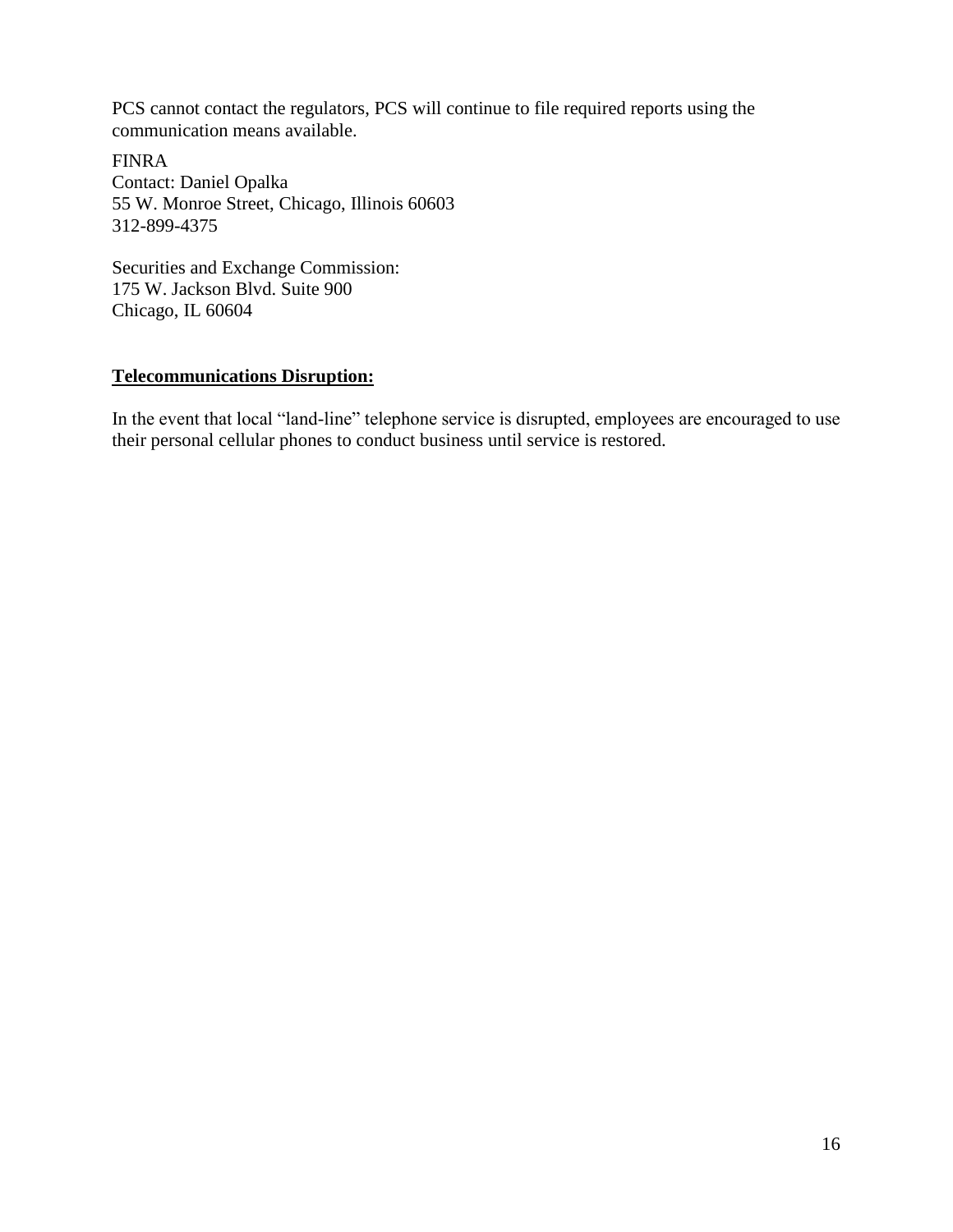### **Critical Business Constituents and Vendors**

#### **Business Constituents:**

As part of PCS' vendor due diligence program, PCS has examined each critical business constituent (businesses with which PCS has an ongoing commercial relationship in support of operating activities) and determined the extent to which PCS can continue a business relationship with them in light of an internal or external SBD. PCS will establish alternative arrangements if a business constituent can no longer provide the required goods or services due to a SBD.

#### **Disruption in Services of Critical Third-Party Vendor:**

In the event of a disruption in the services provided by a critical service provider, Emergency Contact Persons will attempt to contact the vendor to determine the nature of the problem and an estimate of the restoration of services.

If the vendor cannot be reached and services cannot be restored, Emergency Contact Persons will determine an appropriate "work-around" solution. PCS may also consider referencing the vendor's own recovery plan on file with PCS to attempt to determine likely causes of the disruption and the vendor's own estimate of the restoration of services therefrom. If continued efforts to contact the vendor and/or to restore services are unsuccessful, consider contacting a back-up or replacement vendor.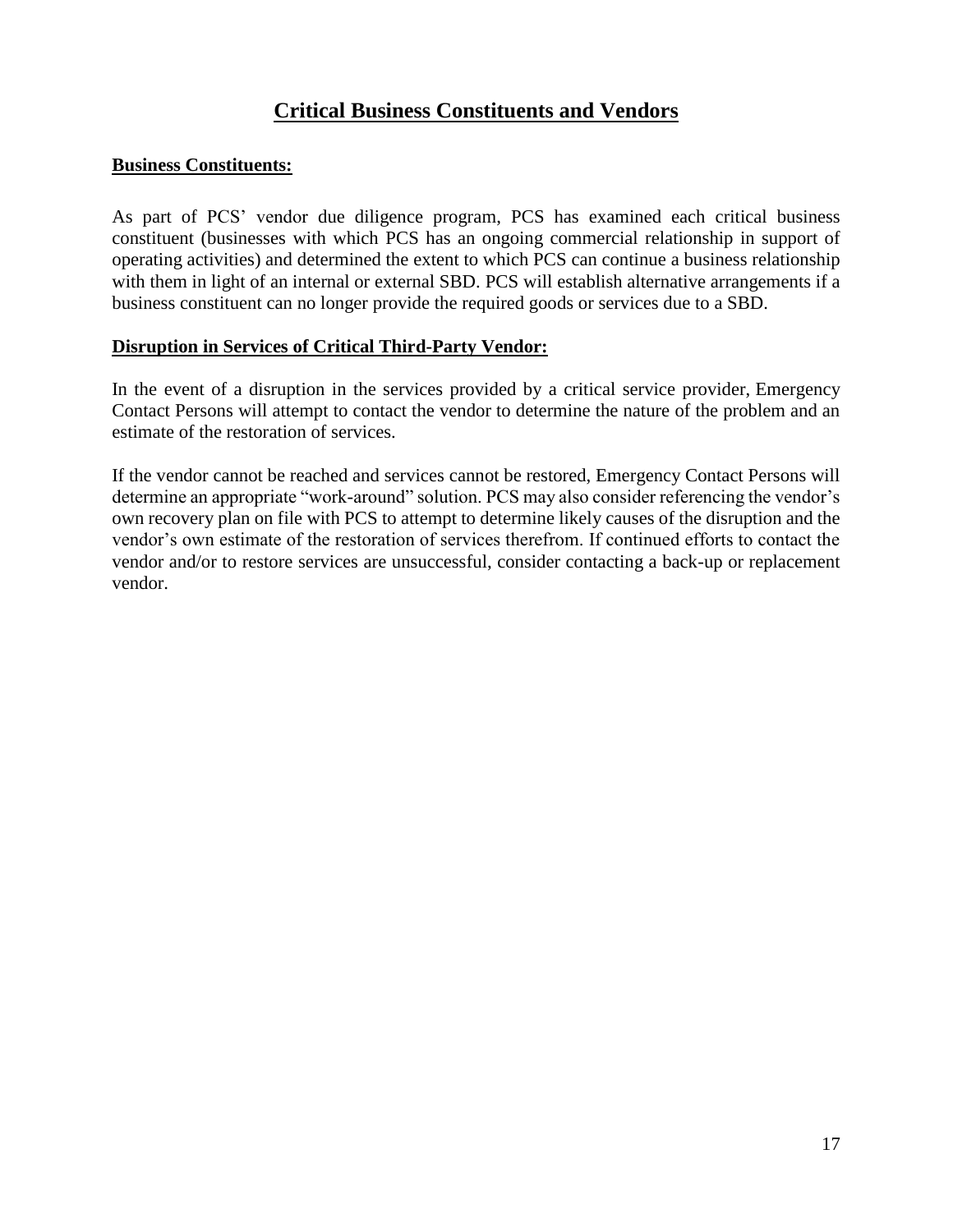### **Suppliers and Vendors**

#### **External IT Technical Support**

 Advanced Business Solutions 2908 Brownsboro Road Suite 206 Louisville, KY 40206 (502) 896-2557 Point of Contact: Steven Camp or Donnie Guess scamp@advancedbusinesssolutions.com dguess@advancedbusinesssolutions.com service@absithelp.com

#### **Data Back-up & Recovery:**

• PEAK 10, (location of servers) 733 Barret Avenue Louisville, KY 40204 (502) 315-6015 (502) 315-6020 Fax Point of Contact(s): David Martin, Account Manager, (502) 315-6011, cell phone (502) 417-9673 David.Martin@peak10.com Chris Simmons, Managed Services Engineer, (502) 315-8253 Mobile: (502) 403-5122 chris.simmons@peak10.com For immediate assistance call PEAK 10 Support, 502-315-6000 or 1-866-732-5836 (National)

#### **Internet Providers:**

• Time Warner Communications Spectrum Enterprises – Wisconsin 10168 Linn Station Rd # 220 Carter Polsgrove – Service Location Louisville, KY 40223 #082755001 Account # 0827554901 Circuit ID # LSVQKYDB 1-877-892-4662 1-866-286-3938, Tech Support, (502) 409-4168, Local Louisville Office

#### **Local Phone Companies:**

| <b>Windstream Communications</b>          | Northern Telephone & Data     |
|-------------------------------------------|-------------------------------|
| 1301 Clear Springs Trace                  | P.O. Box 3465Oshkosh WI 54903 |
| Louisville, KY 40223                      | Account # 0389005513          |
| (800) 843-9214, Tech Support              | 1-800-709-1818                |
| $(502)$ 400-4315, Local Louisville Office | Appleton Wisconsin Location   |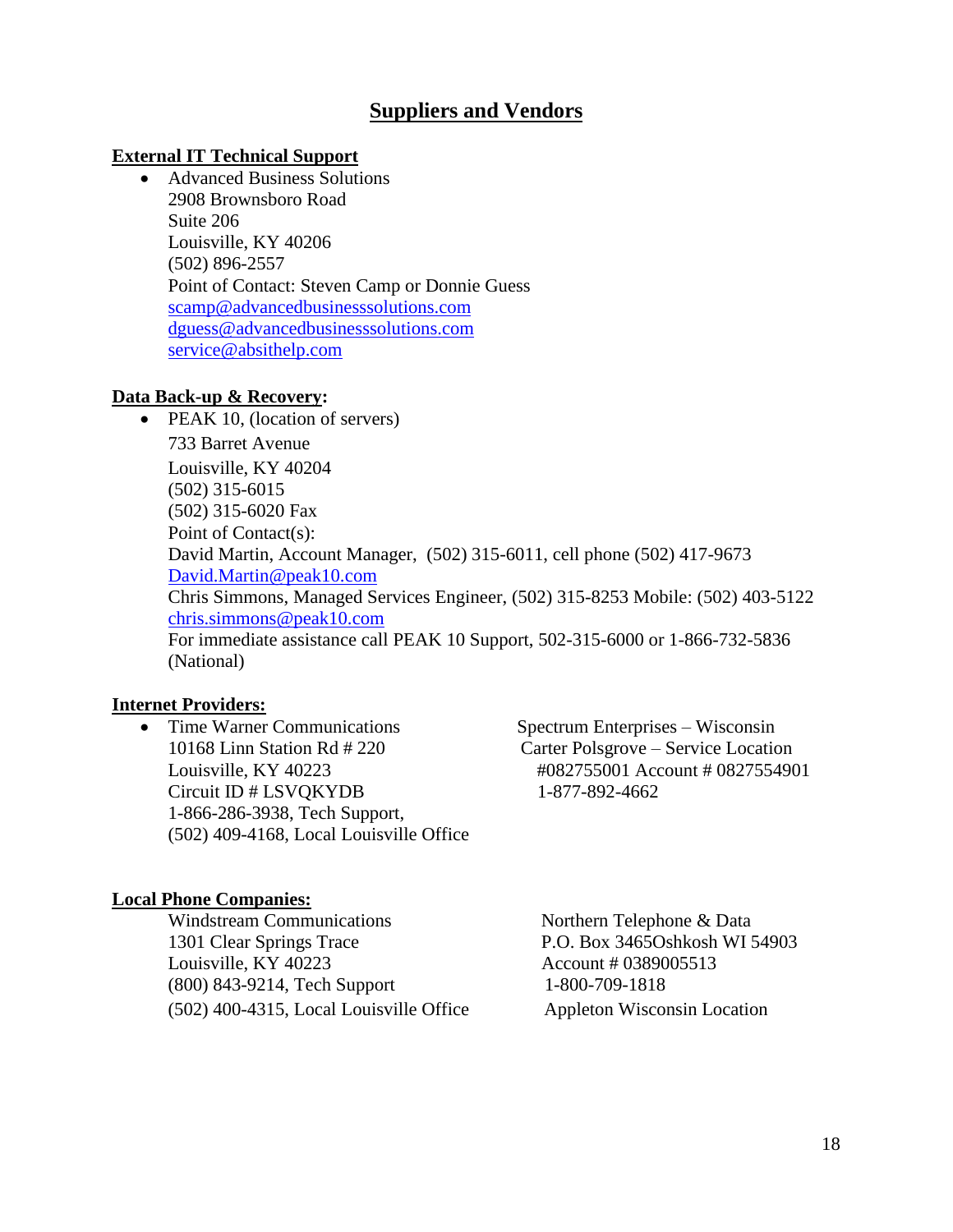#### **Other Miscellaneous Vendors:**

- Website Hosting: Emerald Support www.emeraldsupport.com
- Payroll: Rodefer Moss, CPAs 812-945-5236
- Benefits Providers:
	- $\checkmark$  Humana: 866-427-7478
	- $\checkmark$  Guardian 800-627-4200

#### **Service Vendors:**

- Service type: Cleaning Service Company Name: Vanguard Cleaning Systems of Louisville Pfefferle Companies Contact: Craig Uhl 200 E.Washington St. 2A Address: 1230 Liberty Bank Lane, Suite 110, Louisville, KY Appleton, Wis. Phone: 502-855-8500 1-920-560-5013 Cleaning Person: Okbay Ghebremeskel Lisa Fulkner Phone: Cell – 510-282-4100
- Service type: Office Supplies Company name: Staples Contact: Nora Flores Address: 41541 11 Mile Rd., Novi, MI 48375 Email: Nora.Flores@staples.com Phone: 800-693-9900 ext. 465
- Service type: Ink Supplies Company name: 4 Ink Now Contact: Ken Krumelbeck Email: KenK@4inknow.com Phone: 513-3176158
- Service type: Phone System Repair Company name: Access Voice and Data Solutions Contact: Erin Watson Address: 1441 Lincoln Ave, Louisville, KY 40213-1836 Email: service@adcky.com Phone: 502-367-1881 Fax: 502-368-4132
- Service type: Printing Service Company name: Allegra Contact: Susan Schmidt Address: 8307 Preston Hwy, Louisville, KY 40219 Email: SusanS@allegralouisville.com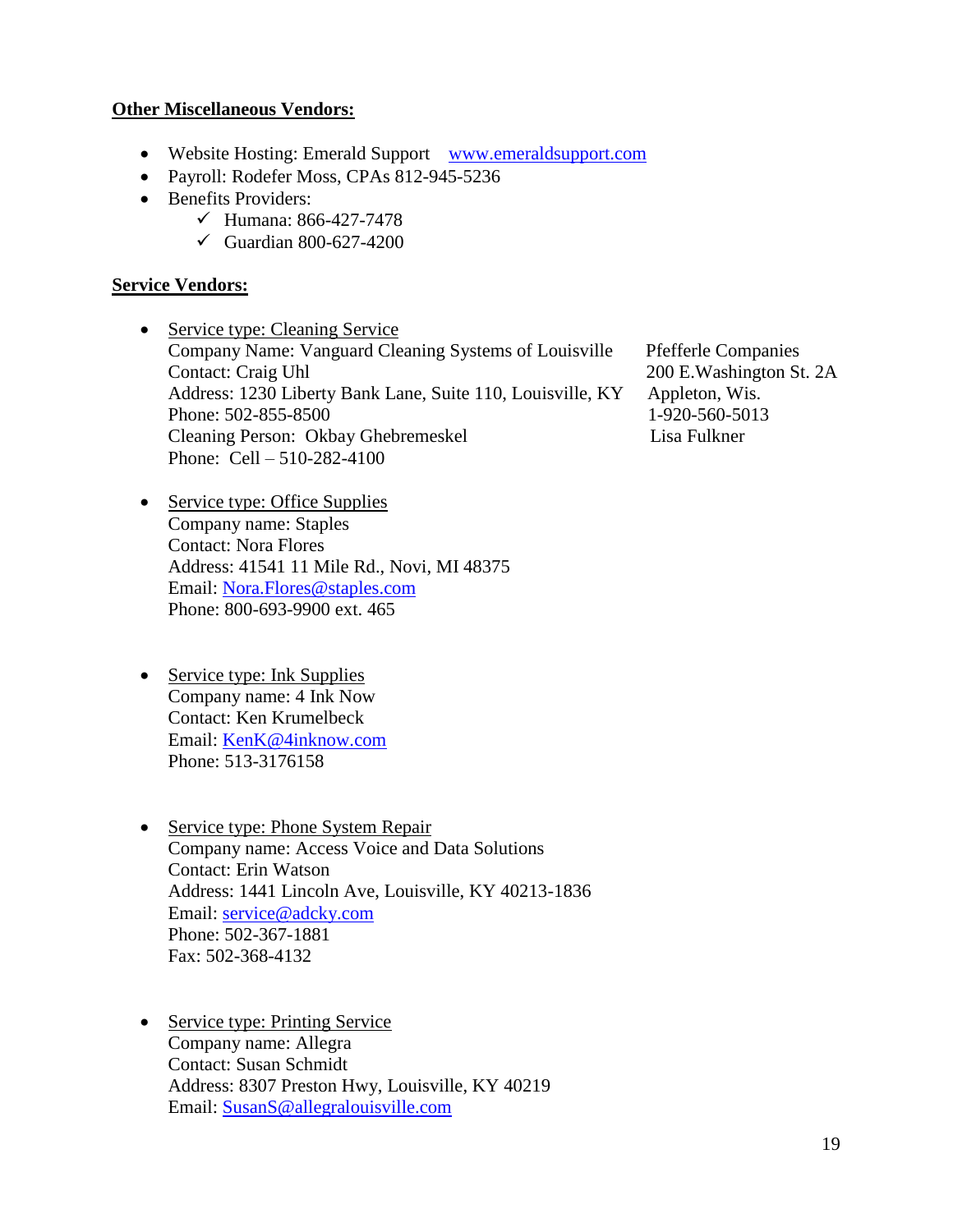Phone: 502-964-0973

• Service type: Banking Company name: Chase Bank Contact: Rick White Address: 443 Spring Street, Jeffersonville, IN 47130 Email: rick.f.white@chase.com Phone: 812-941-6314 Fax: 502-694-1203

Company name: Community Bank Phone: 1-866-764-8638 (Online Banking)

- Service type: Shipping Company name: FedEx (our account number 3552-6702-4) Address: P.O. Box 371461, Pittsburgh, PA 15250-7461 Phone: 800-622-1147 Fax: 800-548-3020
- Service type: Meter Mail Company name: Scot Mailing Address: 11461 Blankenbaker Access Dr, Suite 103, Louisville, KY 40299 Email: sales@scotmailing.com Phone: 502-267-4080 Fax: 502-267-0307
- Service type: Shredding and Offsite Storage Company name: Underground Vault & Storage Contact: Lois Hermann Address: 1841 Taylor Ave., Louisville, KY 40213 Email: Lois.Hermann@undroundvaults.com Phone: 502-451-4570 x102
- Service type: Commissions Company Name: Artisan (Maestro/Repertoire) Contact: Carol Haynes Address: 7676 Hazard Center Drive, Ste 1540 San Diego, CA 92108 Phone: 619-725-1350 Fax: 619-725-1355
- Service Type: Retail Communication Review and Archive Company Name: MarketingPro, Inc.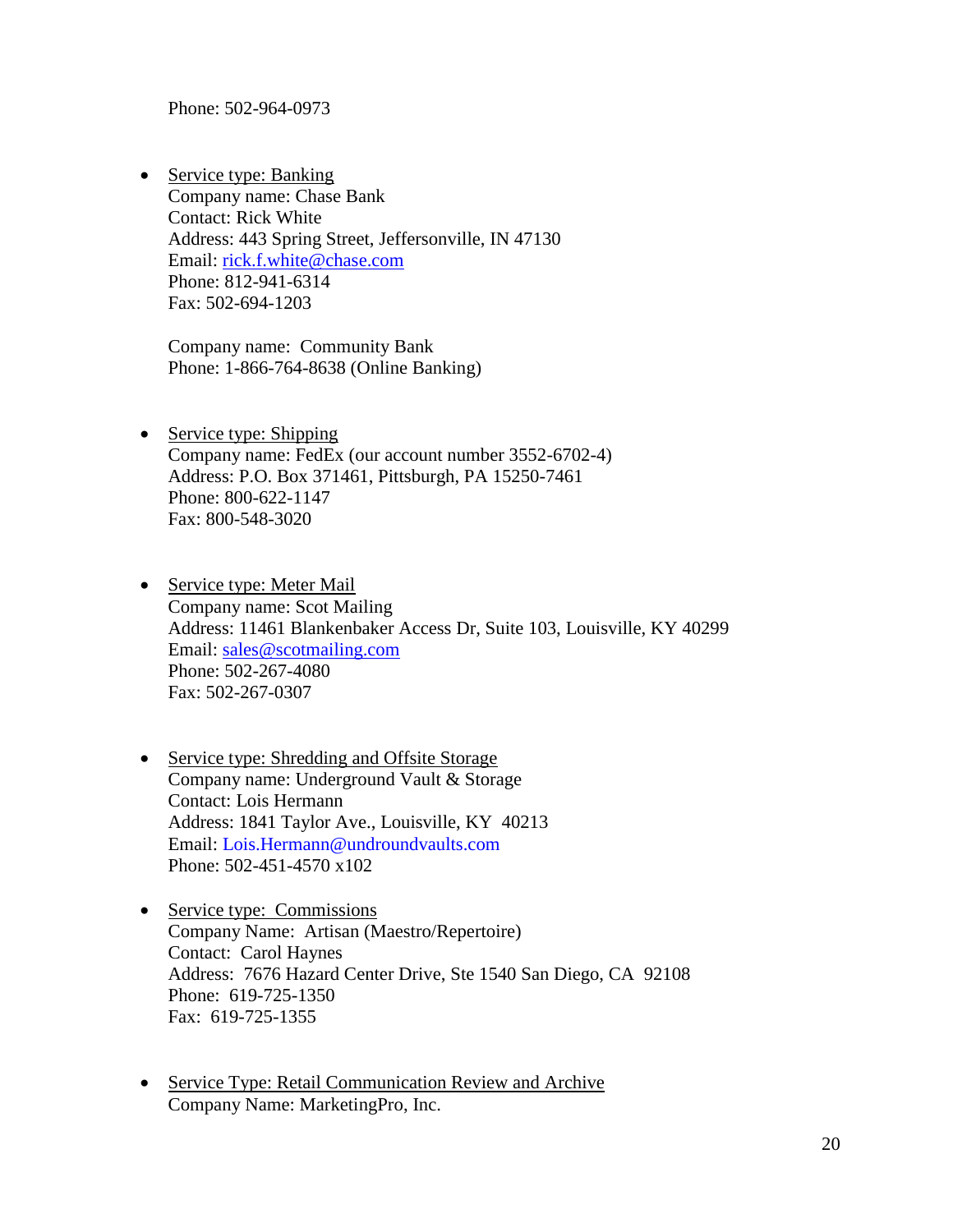Contact: Jennifer French / Janet Kerkow Address: 12395 World Trade Drive, Ste 200, San Diego, CA 92128 Phone: Jennifer (949) 265-0906 Janet (949) 265-0922

- Service Type: Email Review and Archive Company Name: Global Relay Contact: Marco Rizzo Address: 220 Cambie Street, 2nd Floor, Vancouver, BC V6B 2M9 Phone: 866-484-6630
- Service Type: Continuing Education and Compliance Archive Company Name: QuestCE Contact: Kate Stockland Address: 10100 W. Innovation Drive, Suite 200, Milwaukee, WI 53226 Phone: (414) 375-3413 Fax: (414) 375-3449
- Company Name: NSCC/DTCC Contact: variable Address: 18301 Bermuda Green Drive, Tampa, FL 33647 Phone: 813-470-1810
- Company Name: DST Contact: Kim Jones Address: 1055 Broadway, Kansas City, MO 64105 Phone: 1-800-214-2101 Additional Phone: 816-435-1551 Email: kjones1@dstsystems.com
- Service type: Landscaping Company Name: Mitchell Mowing Contact: Will Mitchell Phone: 502-554-2543 Email: MitchellMowingllc@gmail.com

We have also identified the following as a possible provider of services in the event of an emergency: Technology Consulting Incorporated 140 Whittenham Parkway, Louisville, Kentucky 40222 Attn: Ken Wicker CEO 502-394-9353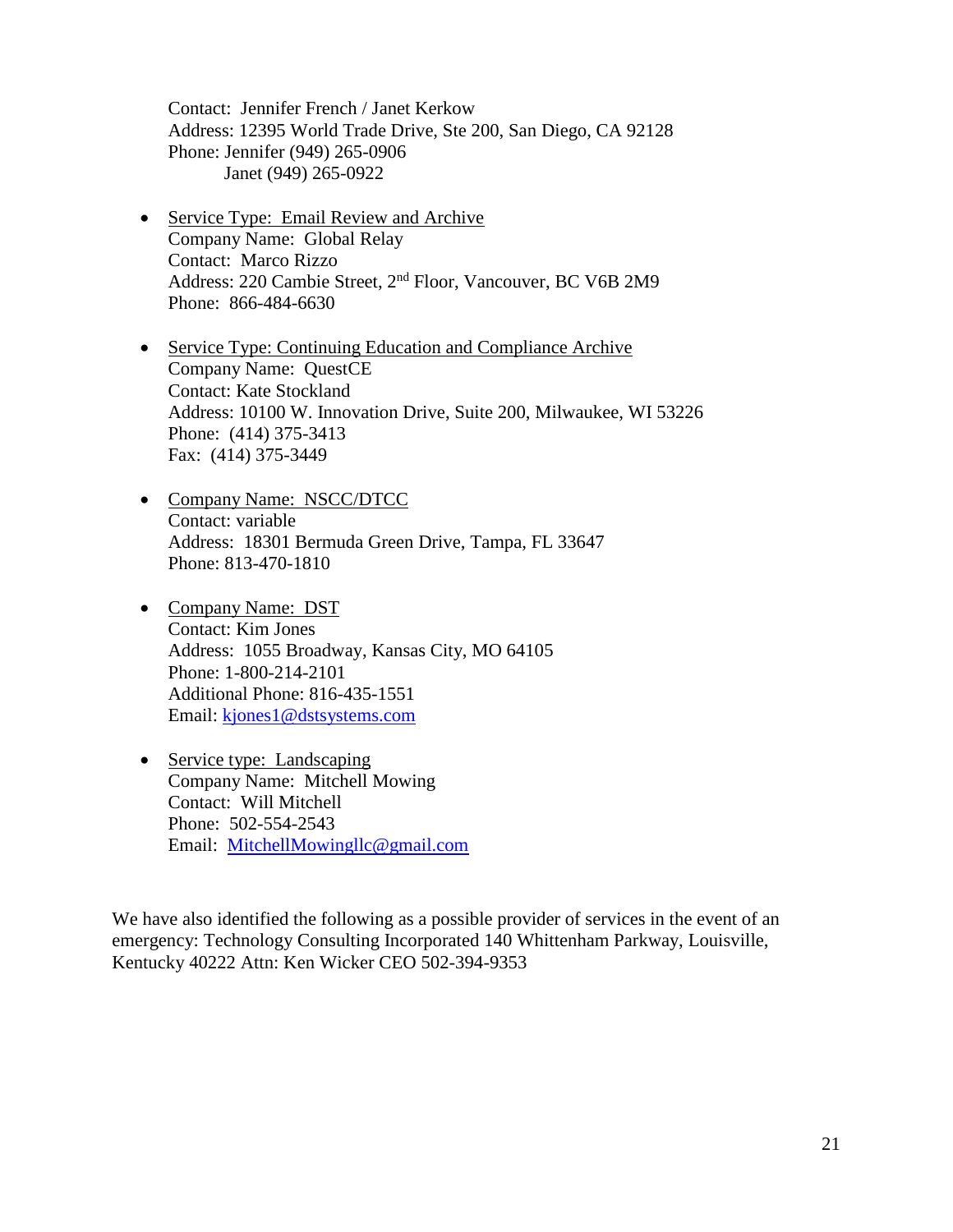### **Disclosure of Business Continuity Plan**

This summary of Private Client Services' written BCP, known as a disclosure statement, is provided to clients at account opening and is posted on the website at www.pcsbd.net. It is also available to be mailed to customers upon request:

Private Client Services, LLC's Business Continuity Plan is intended to ensure the safety of the company's associates and the resumption of critical operations and services in the event of an emergency such as fire; power or communication blackouts; natural or man-made disaster; foreign and domestic terrorism; and civil disturbance.

The timeframe for resuming critical business operations may vary based on the nature and severity of the emergency.

Private Client Services, LLC recognizes the importance of maintaining viable emergency response, resumption, recovery and restoration strategies. It is the policy of Private Client Services, LLC, and all affiliated organizations, to maintain a viable Business Continuity Plan.

In support of this policy, procedures are in place to:

- Relocate critical business operations to established recovery facilities.
- Reroute and activate customer service phone lines.
- Process all customer transactional requests.
- Ouickly restore communications with business constituents, banks and regulatory agencies.
- Contact all home office associates and sales representatives.
- Ouickly restore all critical company data and systems.

The Business Continuity Plan is reviewed annually by a member of senior management of Private Client Services, LLC.

Private Client Services, LLC exercises its Business Continuity Plan at least once per year, or at a greater frequency as determined by Senior Management. Results of each test, or exercise, are reviewed by Senior Management.

It is the policy of Private Client Services, LLC to continually improve and refine the Business Continuity Plan through the aggressive testing of business continuity procedures and processes, and by leveraging advances in technology.

Therefore, the plan is subject to modification, at which time an updated summary will be promptly posted on our Web site. Alternatively, customers may obtain a summary by requesting a written copy by mail.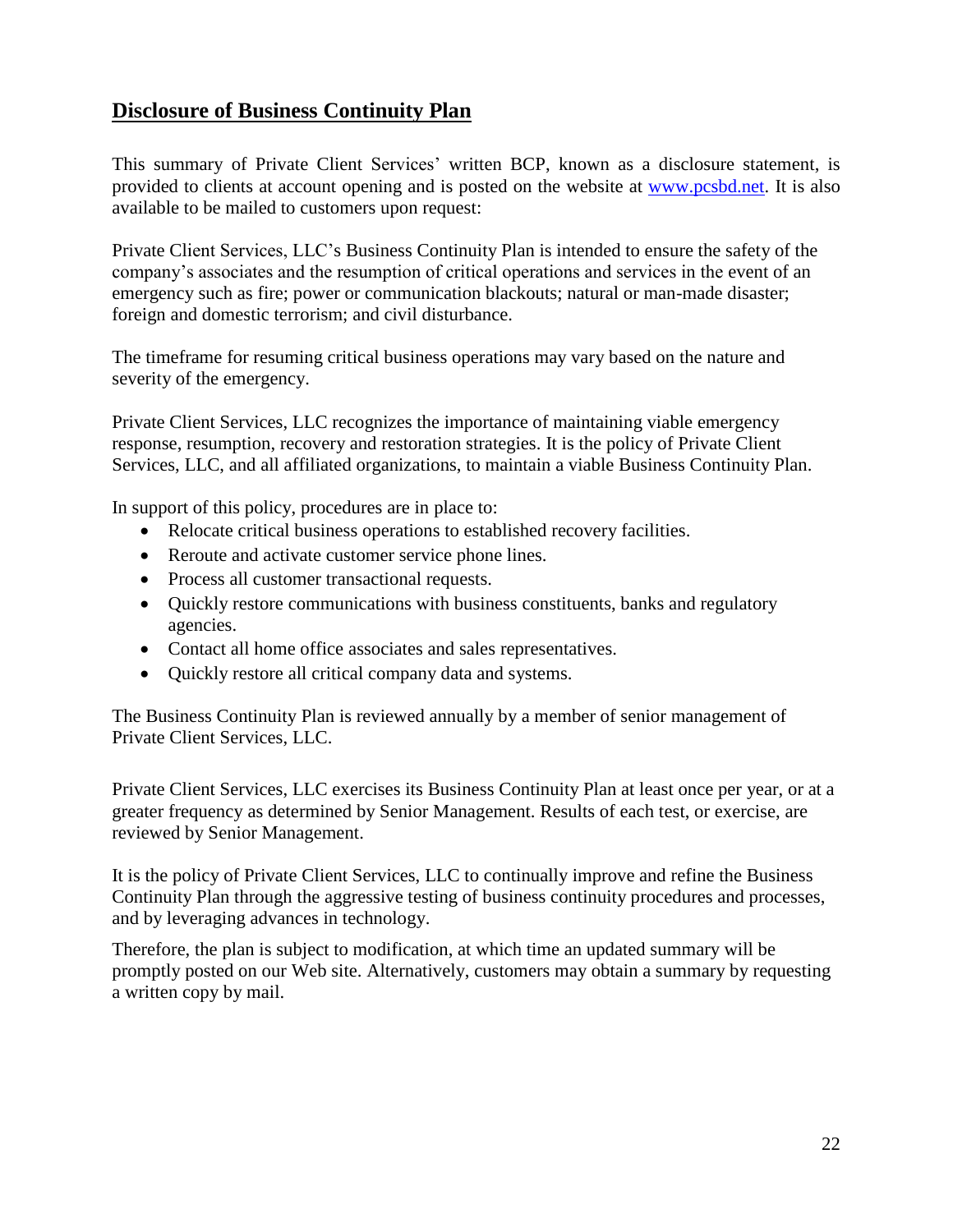### **Updates and Annual Review**

PCS updates its business continuity plan whenever there is a material change to operations, structure, business or location or to those of its clearing firm.

In addition, PCS will review this BCP annually and include it at as part of the annual meeting with the Firm's board of directors, evidencing its review and approval beginning 2013, to modify it for any changes in our operations, structure, business or location or those of our clearing firm.

### **Training, Testing, Distribution and Record-keeping of the Plan:**

Each Private Client Services employee will receive a copy of the Plan and is required to sign an acknowledgement that he/she has read and understands the Plan. Employees are responsible for keeping a current copy of the plan at their home address. Copies of the plan acknowledgements are kept in the Firm's books and records.

The Plan will be reviewed at least annually with home office employees at staff meetings. Minutes of these meetings will be kept and attendance by all employees is mandatory. If an employee has any questions regarding the Plan or his/her role in the event of an emergency, he/she is encouraged to ask an identified Emergency Contact Person for clarification. It is imperative that all personnel are familiar with the policies and procedures of the Plan and have a thorough understanding of his/her responsibilities in the event of an emergency.

Ernest Sampson will, on at least an annual basis, test the Plan. Such tests may be as complex as running a simulation of an actual disaster, including the restoration of data to alternate systems, or as basic as testing the employee call tree.

Typically, but not always, testing will be conducted after hours to minimize disruption of normal business operations. In order to gain realistic results that may be used to revise and optimize the effectiveness of the Plan in the event of a real emergency, not all tests will be announced ahead of time to all employees.

Test results will be evaluated and documented by Ernest Sampson and a determination of any weaknesses exposed by the test will be made at that time. The Plan will be revised accordingly to fill gaps discovered during testing. The Plan may also be revised pursuant to reviews and the issuance of regulatory guidance.

Changes in business operations, contracts and contacts, including new employees, new vendors or new addresses for existing employees or vendors, etc. will be reflected in the Plan and updated at least annually.

Ernest Sampson will be responsible for ensuring that the Plan is updated periodically and as required by any major changes. Changing the date of the Plan document will indicate any such revision. Any revision to the Plan will be distributed to all employees and **each employee will be required to provide a new, signed acknowledgement form.**